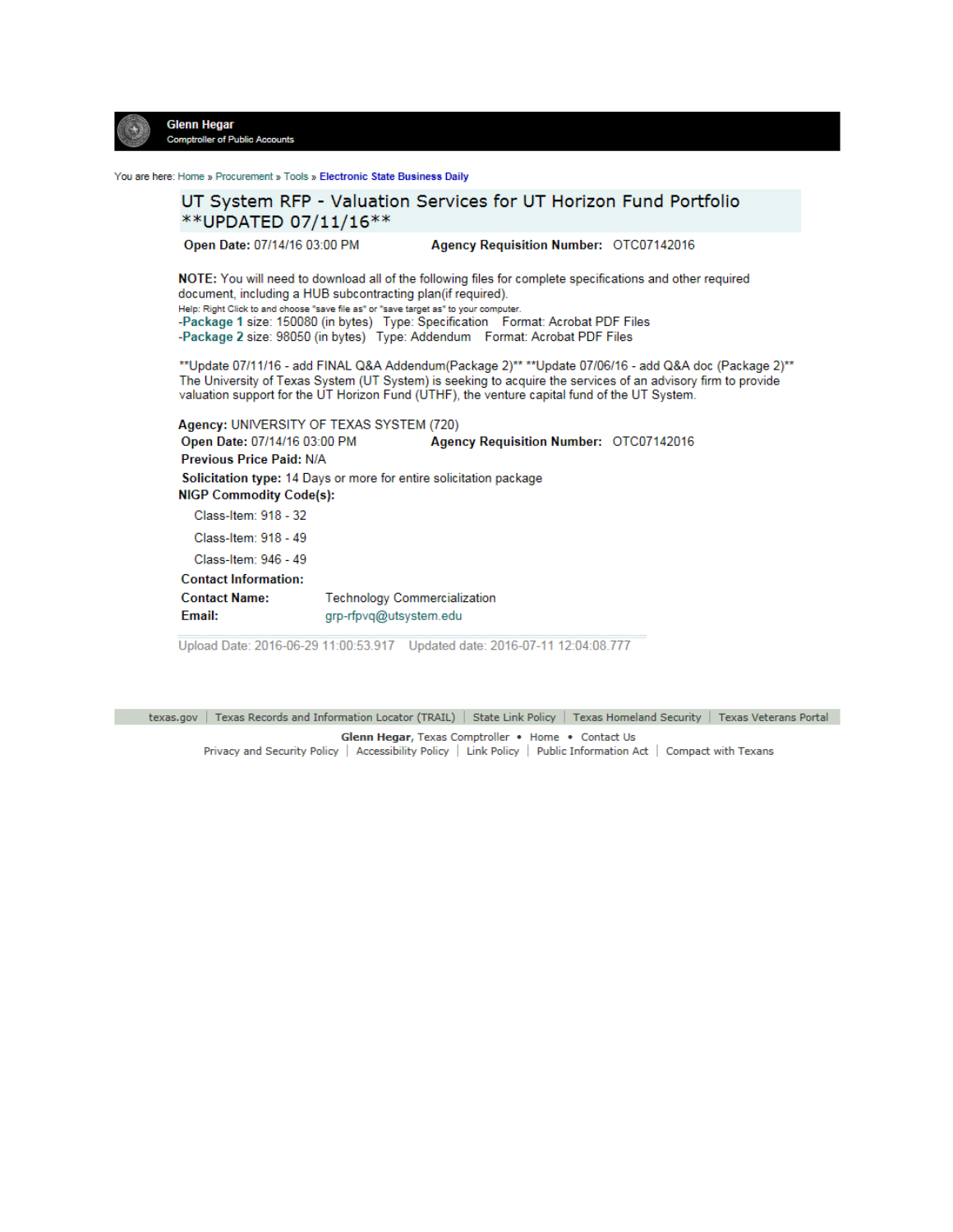# **The University of Texas System Request for Proposal for Valuation Services for UT Horizon Fund RFP # OTC07142016**

**Overview.** In this Request for Proposal (**RFP**), The University of Texas System (**UT System**) is seeking to acquire the services of an advisory firm to provide valuation support for the UT Horizon Fund (**UTHF**), the venture capital fund of the UT System. *The expected value of this contract, including fee and travel reimbursement, will not exceed \$100,000*. The term of the anticipated contract will be from September 1, 2016 through August 31, 2017.

**Scope of Work.** UT System is seeking an advisory firm to provide external valuation support to the management of the UTHF, a venture capital fund formed to accelerate the success of UT System-based companies. The principal objectives of these efforts will be to provide datadriven analysis that captures changes in the value of the UTHF investment portfolio and to forecast future capital commitments along with expected returns. The firm will work with the UTHF team to review material financial events occurring in a pre-determined period of time. At a minimum, the selected advisory firm will perform the following tasks as part of the engagement:

1. Review relevant portfolio company information to gain familiarity with UTHF's investments and relevant industry verticals.

- 2. Construct, update, and maintain company financial models and capitalization tables.
- 3. Review and quantify the impact of changes on business and financial condition.

4. Utilize industry knowledge and professional relationships along with a review of precedent transactions (e.g., M&A and licensing) to develop holistic business valuations.

5. Lead quarterly update calls with UTHF team participation and present defensible assessments of company value, future capital requirements, expected exit values/timing, and fund proceeds.

6. Assist the UTHF team with quarterly performance assessments of the portfolio by identifying and maintaining an appropriate benchmark. Please describe the benchmark and the process/rationale behind the creation and use of this benchmark as part of your submission.

The advisory firm must be prepared to discuss its proposed deliverables with UTHF's investment professionals at its office in Austin, Texas.

**Specifications.** Any interested advisory firm (**proposer**) submitting an offer in response to this RFP must provide the following:

- 1. proposer's legal name, including type of entity (individual, partnership, corporation, etc.), address and other contact information;
- 2. background information regarding the proposer, including the number of years in business and the number of employees;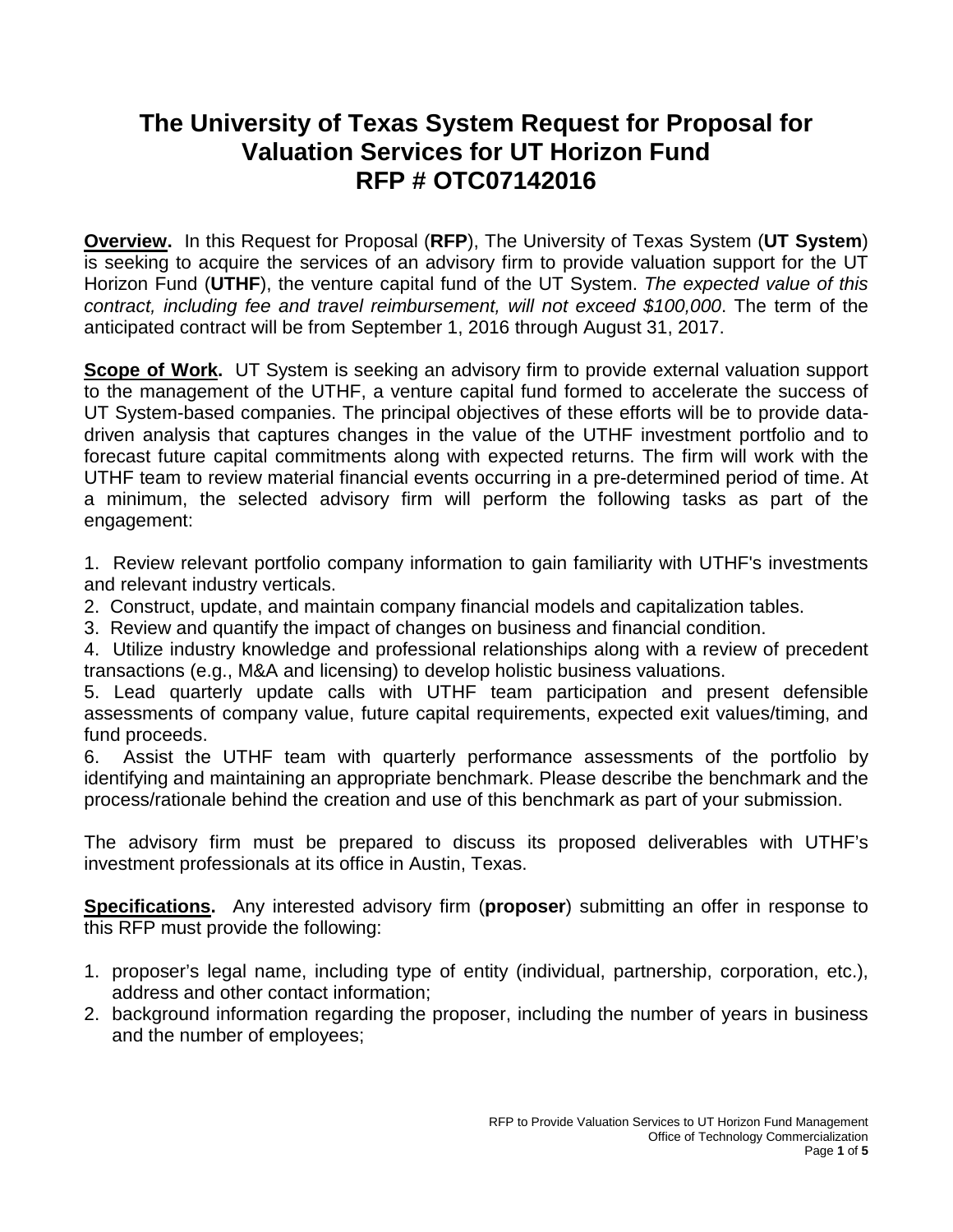- 3. information regarding the qualifications, education, and experience of the team members proposed to conduct the requested services, including information to assist UT System in assessing the proposer's familiarity with evaluating early to mid-stage companies;
- 4. the proposer's approach to accomplishing the stated scope of work;
- 5. the fees to be charged for providing services;
- 6. the earliest date by which the proposer could begin providing the services;
- 7. a list of three client references, including any complex institutions or systems of higher education for which proposer has provided services;
- 8. any unique benefits the proposer would offer UT System, and any other information proposer desires UT System to consider in connection with proposer's offer;
- 9. information to assist UT System in assessing the proposer's experience performing the requested services for other complex institutions or systems of higher education;
- 10.information to assist UT System in assessing whether the proposer will be impartial in the performance of the requested services;
- 11.information to assist UT System in assessing whether the proposer will have any conflicts of interest in performing the requested services;
- 12.information to assist UT System in assessing the overall cost to UT System for the requested services;
- 13.information regarding any prompt payment discount offered by proposer (UT System's standard payment terms for services are Net 30 days); and
- 14.information to assist UT System in assessing proposer's capability to perform the requested services.

**Selection Process.** UT System may select the successful proposal on the basis of the proposals initially submitted, without discussion, clarification or modification. In the alternative, UT System may select the successful proposal on the basis of negotiation with the proposers. In conducting any negotiations, UT System will avoid disclosing the contents of competing offers.

UT System is not obligated to select the proposer offering the most attractive economic terms if that proposer is not the most advantageous to UT System overall, as determined by UT System.

UT System reserves the right to (a) enter into a contract for all or any portion of the requirements and specifications set forth in this RFP with one or more proposers, (b) reject any and all offers and re-solicit offers, or (c) reject any and all offers and temporarily or permanently abandon this selection process, if deemed to be in the best interests of UT System. UT System will maintain in its files concerning this RFP a written record of the basis upon which a selection, if any, is made by UT System. UT System reserves the right to accept or reject any or all offers, waive any formalities, procedural requirements, or minor technical inconsistencies, and delete any requirement or specification from this RFP when deemed to be in UT System's best interest. Any alterations or changes in requirements or specifications will be posted as an addendum to this RFP.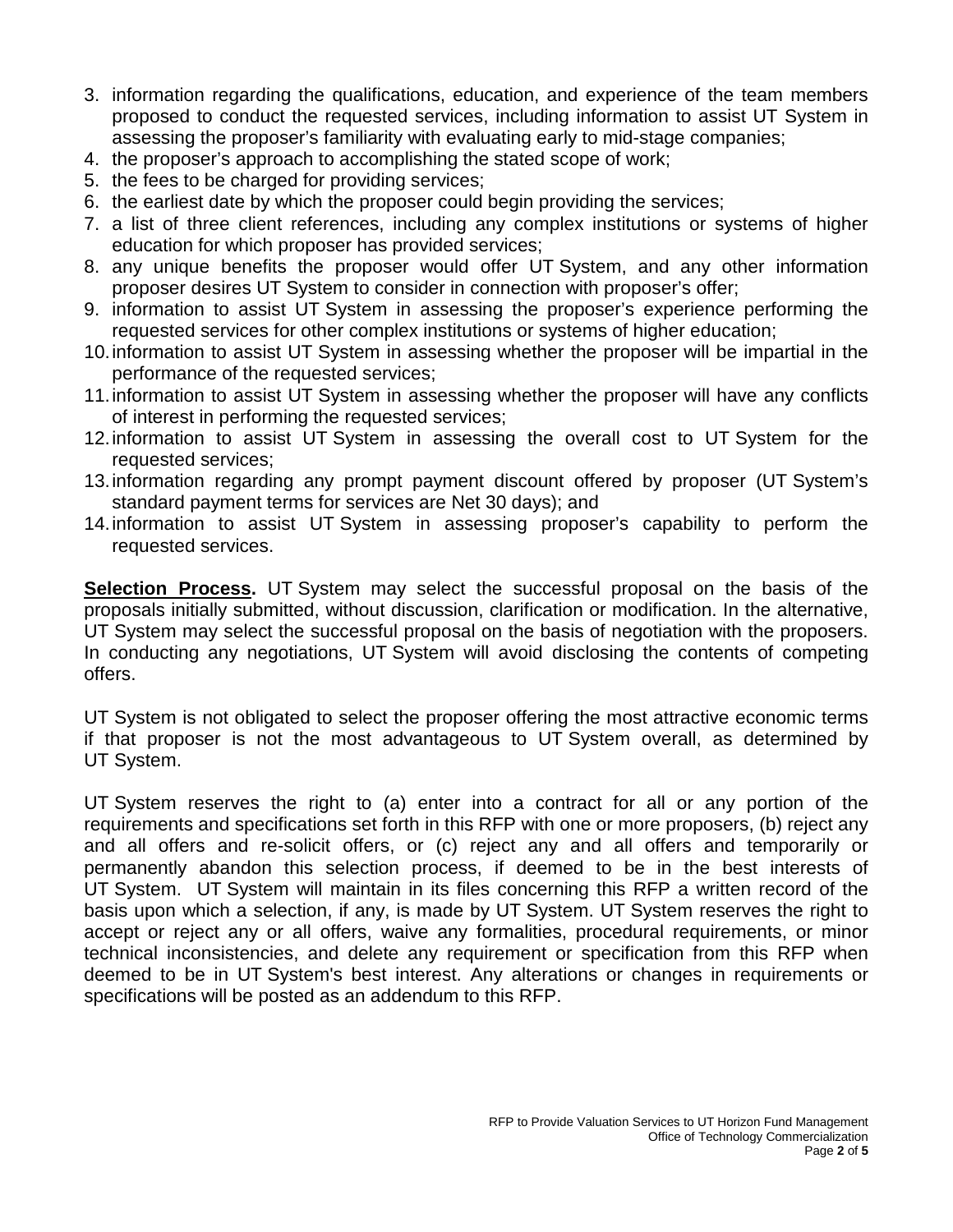**Criteria for Selection.** The successful proposal(s), if any, will be the proposal(s) submitted in response to this RFP, by the Submittal Deadline that is the most advantageous to UT System. The criteria to be considered by UT System in evaluating offers will be the proposer's demonstrated competence, knowledge and qualifications and the reasonableness of the proposer's fee.

Proposals will be evaluated by UT System personnel. The selection of the successful proposal, if any, will be based on the information provided by proposer in its offer. UT System may give consideration to any additional information if UT System deems such information relevant. Any proposer submitting a successful proposal will be required to enter into a contract acceptable to UT System.

The criteria to be considered by University in evaluating proposals and selecting Contractor, will be those factors listed below:

### Threshold Criteria Not Scored

Ability of University to comply with laws regarding Historically Underutilized Businesses; and Ability of University to comply with laws regarding purchases from persons with disabilities.

## Scored Criteria

- The cost of goods and services (30%);
- The reputation of the proposer and of the proposer's goods or services (20%);
- The quality of the proposer's goods or services (20%);
- The extent to which the goods or services meet the University's needs (20%);
- The proposer's past relationship with UT System (10%)

**Proposer's Acceptance of Offer Evaluation Methodology.** Submission of an offer by a proposer indicates: (1) proposer's acceptance of the Selection Process, the Criteria for Selection, and all other requirements and specifications set forth in this RFP; and (2) proposer's recognition that some subjective judgments must be made by UT System during this RFP process.

**Public Information.** Proposers are hereby notified that UT System strictly adheres to all statutes, court decisions and the opinions of the Texas Attorney General with respect to disclosure of public information. UT System may seek to protect from disclosure all information submitted in response to this RFP until such time as a final contract is executed. Upon execution of a final contract, UT System will consider all information, documentation, and other materials requested to be submitted in response to this RFP to be of a non-confidential and non-proprietary nature and, therefore, subject to public disclosure under the *Texas Public Information Act* (Chapter 552.001, *Gov. Code*). Proposer will be advised of a request for public information that implicates their materials and will have the opportunity to raise any objections to disclosure to the Texas Attorney General. Certain information may be protected from release under Sections 552.101, 552.110, 552.113, and 552.131, *Gov. Code*.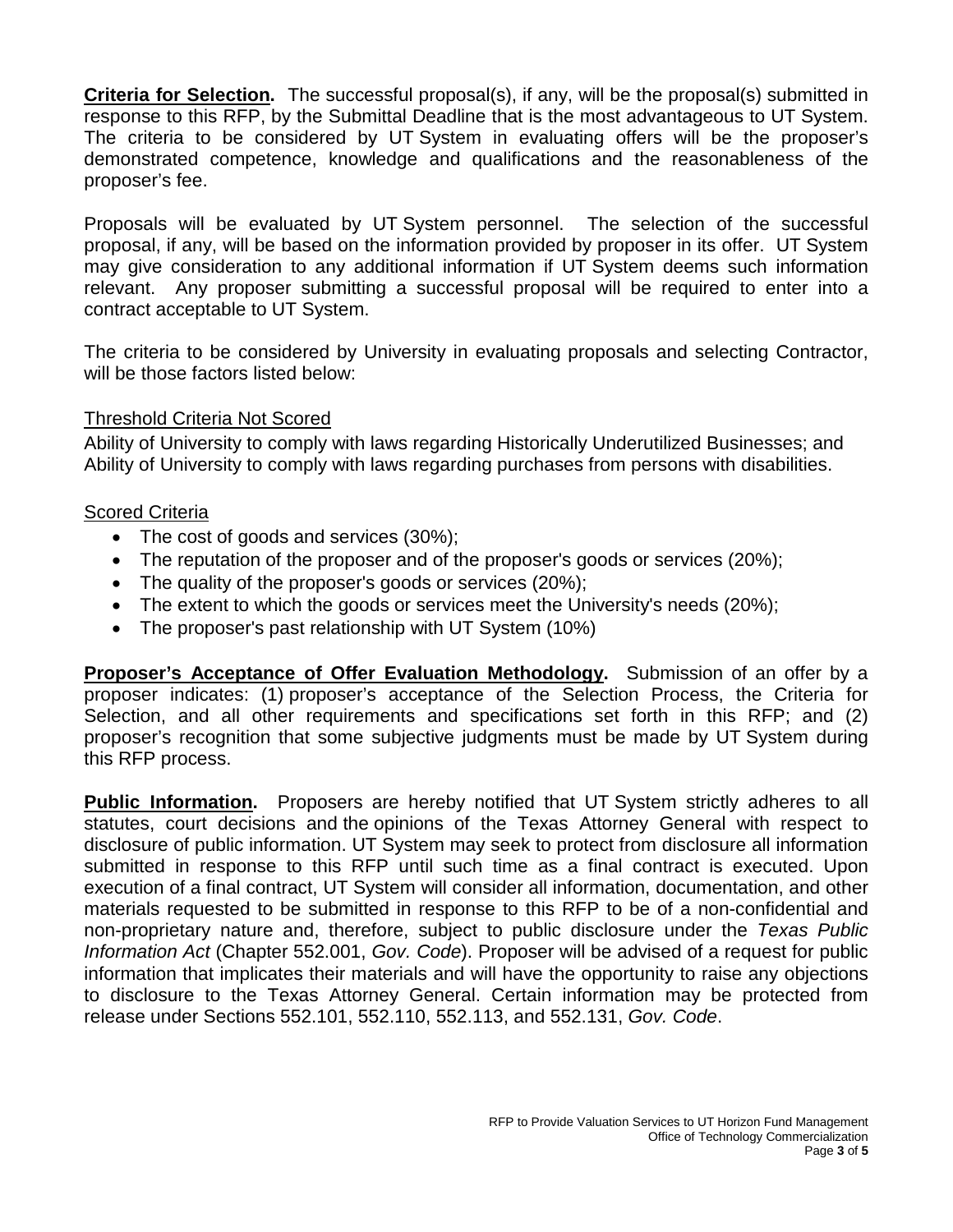**Group Purchase Authority:** Texas law authorizes institutions of higher education (defined by Section 61.003, Education Code) to use the group purchasing procurement method (ref. Sections 51.9335, 73.115, and 74.008, Education Code). Additional Texas institutions of higher education may therefore elect to enter into a contract with the successful Proposer under this RFP. In particular, Proposer should note that University is part of The University of Texas System, and System institutions routinely evaluate whether a contract resulting from a procurement conducted by one of the institutions might be suitable for use by another, and if so, this could give rise to additional purchase volumes. As a result, in submitting its proposal in response to this RFP, Proposer should consider proposing pricing and other commercial terms that take into account such higher volumes and other expanded opportunities that could result from the eventual inclusion of other institutions in the purchase contemplated by this RFP.

**Type of Agreement:** Contractor, if any, will be required to enter into a contract with University in a form *substantially similar* to the Sample Agreement between University and Contractor (the "Agreement") attached to this RFP as **APPENDIX ONE** and incorporated for all purposes. If Proposer takes exception to any terms or conditions set forth in the Agreement, Proposer will submit a list of the exceptions as part of its proposal. Proposer's exceptions will be reviewed by University and may result in disqualification of Proposer's proposal as non-responsive to this RFP. If Proposer's exceptions do not result in disqualification of Proposer's proposal, then University may consider Proposer's exceptions when University evaluates the Proposer's proposal.

**NOTE: Exceptions cannot be taken to the RFP document itself, nor can it be redlined. These actions may result in Proposer's disqualification.**

**How to respond; Submittal Deadline:** To respond to this RFP, proposers must submit *(a) one (1) complete paper copy of its entire proposal, and (b) one (1) complete electronic copy of its entire proposal in a single .pdf file on a flash drive\** to:

> Jerry Fuller Director of Contracts and Procurement The University of Texas System Administration 210 West Sixth St. Suite B. 140E Austin, Texas 78701-2891

## **--The RFP No. must be clearly written on the box containing the proposal.--**

## **\*Note:** *Email Proposal submissions will NOT be accepted.*

All offers must be received at the above address *no later than 3:00 p.m. local time in Austin, Texas, on Thursday, July 14, 2016* (Submittal Deadline). Submissions received after the Submittal Deadline will not be considered.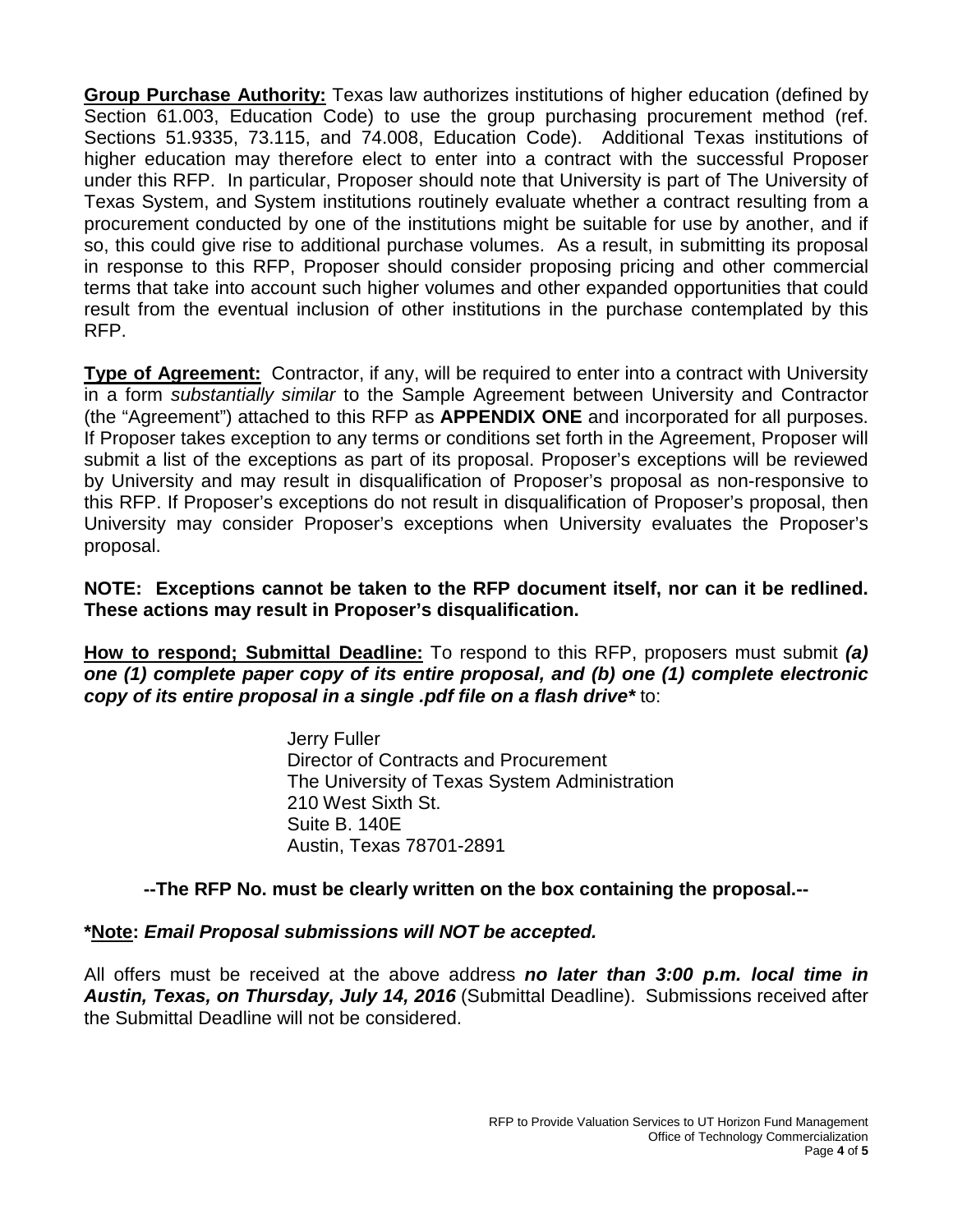**Questions:** Proposers will direct all questions or concerns regarding this RFP to the following University email address:

[GRP-RFPVQ@utsystem.edu](mailto:GRP-RFPVQ@utsystem.edu)

Subject line of email: RFP OTC07142016, attn: Portfolio Valuation

University specifically instructs interested parties to restrict all contact and questions regarding this RFP *to written communications* delivered in accordance with this Section *on or before close of business July 7, 2016*, University will provide responses within a reasonable time following the time for submission of questions. It is University's intent to respond to timely submitted questions. University reserves the right, however, to decline to respond to any question.

University will post a Question and Answer document, periodically updated as needed, as an addendum, and may post other relevant documents to this RFP. Interested parties should periodically check the posting site for updates, if any, at: [http://esbd.cpa.state.tx.us/bid\\_show.cfm?bidid=125542](http://esbd.cpa.state.tx.us/bid_show.cfm?bidid=125542)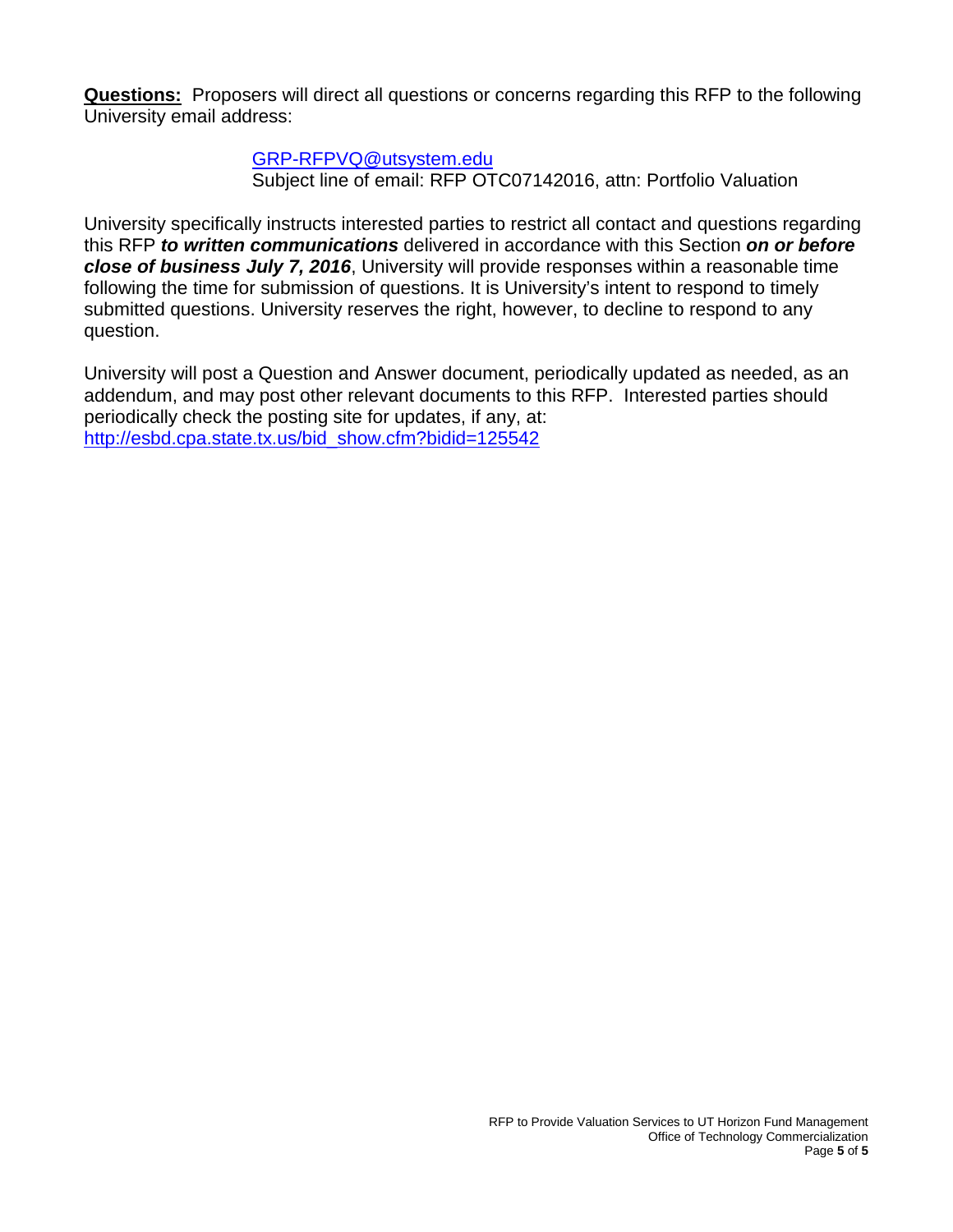### **APPENDIX ONE**

### **AGREEMENT BETWEEN UNIVERSITY AND CONTRACTOR**

This Agreement between University and Contractor ("Agreement") is made and entered into effective as of \_\_\_\_\_\_\_\_\_\_\_\_\_(the "Effective Date"), by and between The University of Texas System, an agency and institution of higher education established under the laws of the State of Texas ("University"), and \_\_\_\_\_\_\_\_\_\_\_\_\_\_\_\_\_\_\_\_\_\_\_("Contractor"), Federal Tax Identification Number \_\_\_\_\_\_\_\_\_\_. University and Contractor hereby agree as follows:

University and Contractor hereby agree as follows:

### **1. TERM**

The term ("**Initial Term**") of this Agreement will begin on the Effective Date and expire on  $\Box$ , 20  $\Box$ . University will have the option to renew this Agreement for \_\_\_\_\_\_\_ (\_\_\_) additional \_\_\_\_\_\_ (\_\_\_\_) year terms (each a "**Renewal Term**"). The Initial Term and each Renewal Term are collectively referred to as the "**Term**").

### **2. CONTRACTOR SERVICES**

- **2.1** The scope of the work ("Work") to be performed under this Agreement, only at the University's request, is set forth in **Exhibit A** attached and incorporated for all purposes.
- **2.2** Intentionally left blank.
- **2.3** CONTRACTOR UNDERSTANDS AND AGREES THAT THE UNIVERSITY HAS MADE NO REPRESENTATION, ASSURANCE, WARRANTY OR GUARANTY THAT THE UNIVERSITY WILL REQUEST CONTRACTOR TO PERFORM ANY SERVICE AND THAT THE UNIVERSITY HAS AND DOES SPECIFICALLY DISCLAIM ANY SUCH REPRESENTATIONS, WARRANTIES, ASSURANCES OR GUARANTIES.
- **2.4** The University and Contractor agree and acknowledge that the University is entering into this Agreement in reliance on Contractor's special and unique knowledge and abilities with respect to performing the Work. Contractor accepts the relationship of trust and confidence established between it and the University by this Agreement. Contractor covenants with the University to use its best efforts, skill, judgment, and abilities to perform the Work and to further the interests of the University in accordance with the University's requirements and procedures, in accordance with the highest standards of Contractor's profession or business and in compliance with all applicable national, federal, state and municipal, laws, regulations, codes, ordinances and orders and with those of any other body or authority having jurisdiction. Contractor warrants, represents, covenants, and agrees that there are no obligations, commitments, or impediments of any kind that will limit or prevent performance of the work.
- **2.5** Contractor warrants, represents, covenants, and agrees to maintain a staff of properly trained, credentialed, and experienced personnel to ensure satisfactory performance under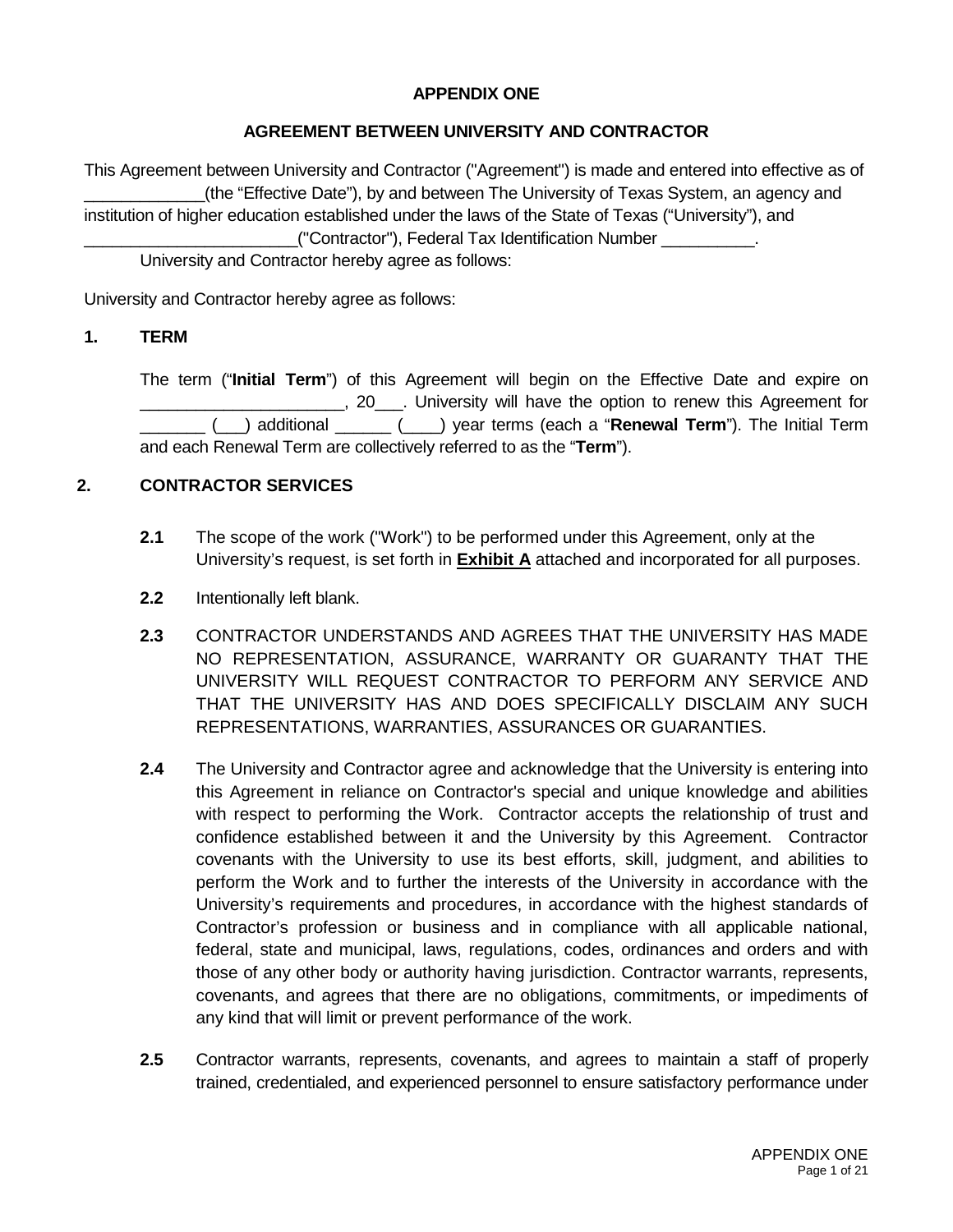this Agreement. Contractor shall not replace or substitute other staff for those Contractor has identified to the University without the University's prior written consent.

### **3. Contractor's Obligations**.

- **3.1** Contractor will perform the Work in compliance with (a) all Applicable Laws, and (b) the *Rules and Regulations* of the Board of Regents of The University of Texas System at [http://www.utsystem.edu/bor/rules/,](http://www.utsystem.edu/bor/rules/) the policies of The University of Texas System at [http://www.utsystem.edu/bor/procedures/policy/;](http://www.utsystem.edu/bor/procedures/policy/) and the institutional rules (collectively, "**University Rules**"). Contractor represents and warrants that neither Contractor nor any firm, corporation or institution represented by Contractor, or anyone acting for the firm, corporation or institution, (1) has violated the antitrust laws of the State of Texas, Chapter 15, *Texas Business and Commerce Code*, or federal antitrust laws, or (2) has communicated directly or indirectly the content of Contractor's response to University's procurement solicitation to any competitor or any other person engaged in a similar line of business during the procurement process for this Agreement.
- **3.2** Contractor represents, warrants and agrees that (a) it will use its best efforts to perform the Work in a good and workmanlike manner and in accordance with the highest standards of Contractor's profession or business, and (b) all of the Work to be performed will be of the quality that prevails among similar businesses of superior knowledge and skill engaged in providing similar services in major United States urban areas under the same or similar circumstances.
- **3.3** Contractor will call to University's attention in writing all information in any materials supplied to Contractor (by University or any other party) that Contractor regards as unsuitable, improper or inaccurate in connection with the purposes for which the material is furnished.
- **3.4** Contractor warrants and agrees that the Work will be accurate and free from any material defects. Contractor's duties and obligations under this Agreement will at no time be in any way diminished by reason of any approval by University nor will Contractor be released from any liability by reason of any approval by University, it being agreed that University at all times is relying upon Contractor's skill and knowledge in performing the Work.
- **3.5** Contractor will, at its own cost, correct all material defects in the Work as soon as practical after Contractor becomes aware of the defects. If Contractor fails to correct material defects in the Work within a reasonable time, then University may correct the defective Work at Contractor's expense. This remedy is in addition to, and not in substitution for, any other remedy for defective Work that University may have at law or in equity.
- **3.6** Contractor will maintain a staff of properly trained and experienced personnel to ensure satisfactory performance under this Agreement. Contractor will cause all persons connected with Contractor directly in charge of the Work to be duly registered and/or licensed under all applicable federal, state and local, laws, regulations, and ordinances. Contractor will assign to the Project a designated representative who will be responsible for the administration and coordination of the Work.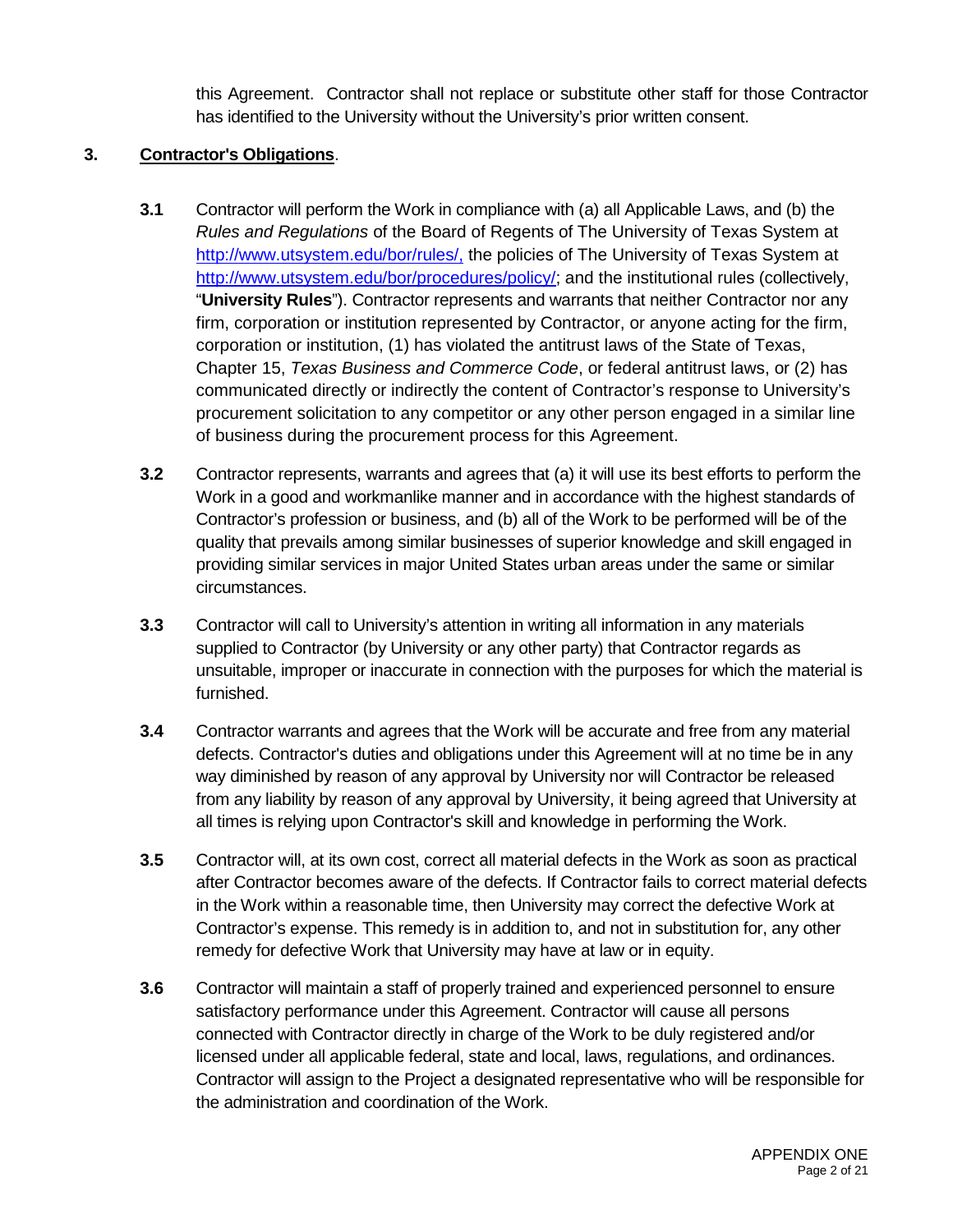- **3.7** Contractor represents that if (i) it is a corporation, then it is a corporation duly organized, validly existing and in good standing under the laws of the State of Texas, or a foreign corporation or limited liability company duly authorized and in good standing to conduct business in the State of Texas, that it has all necessary corporate power and has received all necessary corporate approvals to execute and deliver this Agreement, and the individual executing this Agreement on behalf of Contractor has been duly authorized to act for and bind Contractor; or (ii) if it is a partnership, limited partnership, limited liability partnership, or limited liability company then it has all necessary power and has secured all necessary approvals to execute and deliver this Agreement and perform all its obligations hereunder, and the individual executing this Agreement on behalf of Contractor has been duly authorized to act for and bind Contractor.
- **3.8** Contractor represents and warrants that: (i) the Work will be performed solely by Contractor, its full-time or part-time employees during the course of their employment, or independent contractors who have assigned in writing all right, title and interest in their work to Contractor for the benefit of University; (ii) University will receive free, good and clear title to all Work Material developed under this Agreement; (iii) the Work Material and the intellectual property rights protecting the Work Material are free and clear of all encumbrances, including security interests, licenses, liens, charges or other restrictions; (iv) the Work Material will not infringe upon or violate any patent, copyright, trade secret, trademark, service mark or other property right of any former employer, independent contractor, client or other third party; and (v) the use, reproduction, distribution, or modification of the Work Material will not violate the rights of any third parties in the Work Material, including trade secret, publicity, privacy, copyright, trademark, service mark and patent rights. Notwithstanding the foregoing or any other provision in this Agreement, Contractor shall have all ownership (including intellectual and copyright) rights in and to all of the following and the University shall not acquire any ownership interest (including any intellectual or copyright rights) of any kind in or to any of the following: (i) all information residing in Contractor's databases, including, without limitation, all candidate and client information, all assessments, and all notes.
- **3.9** If this Agreement requires Contractor's presence on University's premises or in University's facilities, Contractor agrees to cause its employees, representatives, agents, or subcontractors to become aware of, fully informed about, and in full compliance with all applicable University Rules, including those relative to personal health, security, environmental quality, safety, fire prevention, noise, smoking, and access restrictions.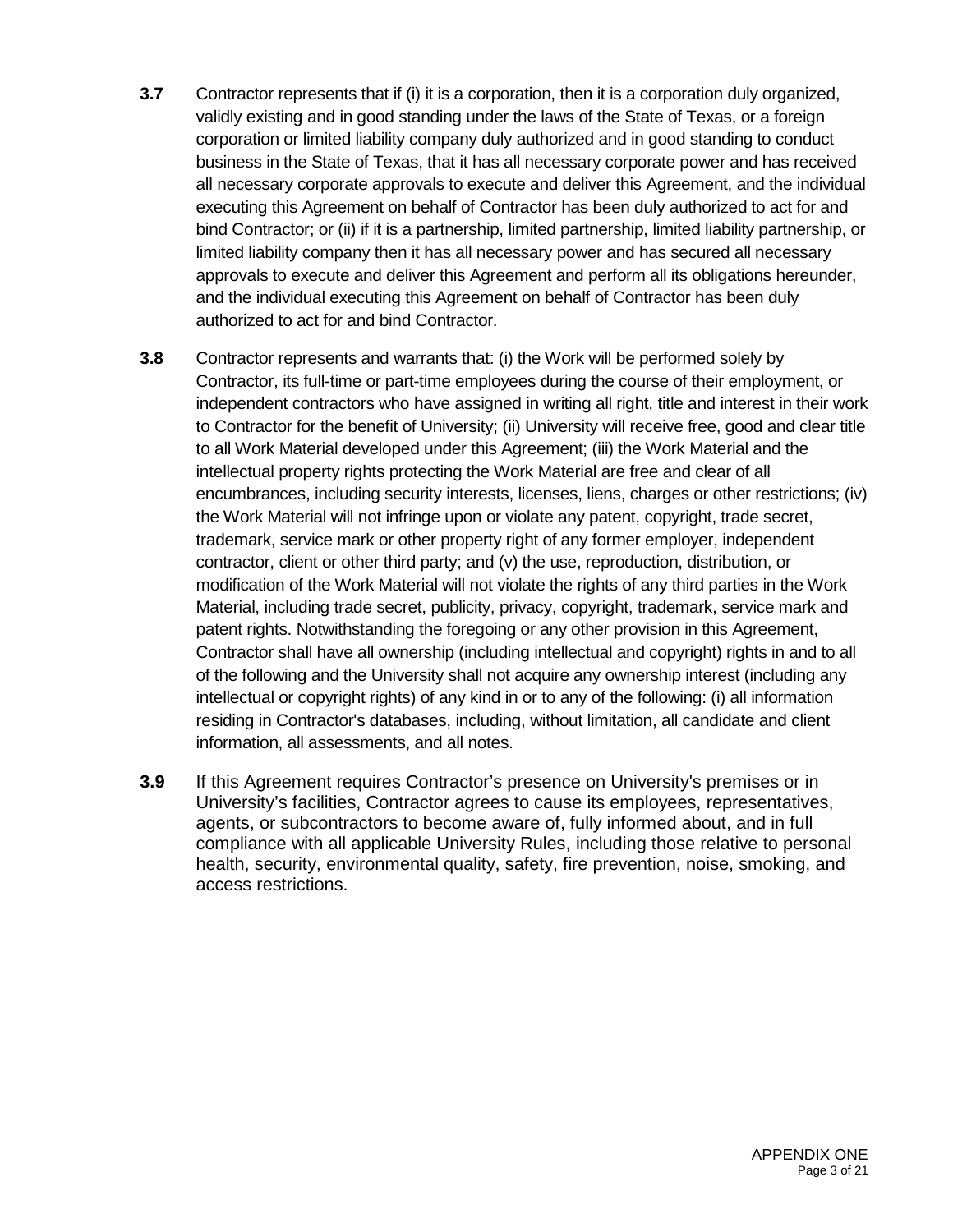## **4. The Contract Amount**

- **4.1** So long as Contractor has provided University with its current and accurate Federal Tax Identification Number in writing University will pay Contractor for the performance of the Work as more particularly set forth in **Exhibit C**, Payment for Services, attached and incorporated for all purposes. Contractor understands and agrees that payments under this Agreement may be subject to the withholding requirements of Section 3402(t) of the Internal Revenue Code. This Agreement is not valid for amounts over \$1,000,000 without the approval of The University of Texas System Board of Regents.
- **4.2** The Contract Amount includes all applicable federal, state or local sales or use taxes payable as a result of the execution or performance of this Agreement.
- **4.3** University, an agency of the State of Texas, is exempt from Texas Sales & Use Tax on the Work in accordance with Section 151.309, *Texas Tax Code,* and Title 34 *Texas Administrative Code* ("**TAC**") Section 3.322.

### **5. Payment Terms.**

- **5.1** At least ten (10) days before the end of each calendar month during the term of this Agreement, Contractor will submit to University an invoice covering the services performed for University to that date, in compliance with **Exhibit C**, Payment for Services. Each invoice will be accompanied by documentation that University may reasonably request to support the invoice amount. University will, within twenty-one (21) days from the date it receives an invoice and supporting documentation, approve or disapprove the amount reflected in the invoice. If University approves the amount or any portion of the amount, University will promptly pay (each a "**Progress Payment**") to Contractor the amount approved so long as Contractor is not in default under this Agreement. If University disapproves any invoice amount, University will give Contractor specific reasons for its disapproval in writing.
- **5.2** Within ten (10) days after final completion of the Work and acceptance of the Work by University or as soon thereafter as possible, Contractor will submit a final invoice ("**Final Invoice**") setting forth all amounts due and remaining unpaid to Contractor. Upon approval of the Final Invoice by University, University will pay ("**Final Payment**") to Contractor the amount due under the Final Invoice.
- **5.3** Notwithstanding any provision of this Agreement to the contrary, University will not be obligated to make any payment (whether a Progress Payment or Final Payment) to Contractor if Contractor is in default under this Agreement.
- **5.4** The cumulative amount of all Progress Payments and the Final Payment (defined below) will not exceed the Contract Amount as more particularly set forth in **Exhibit C**, Payment for Services.
- **5.5** No payment made by University will (a) be construed to be final acceptance or approval of that part of the Work to which the payment relates, or (b) relieve Contractor of any of its duties or obligations under this Agreement.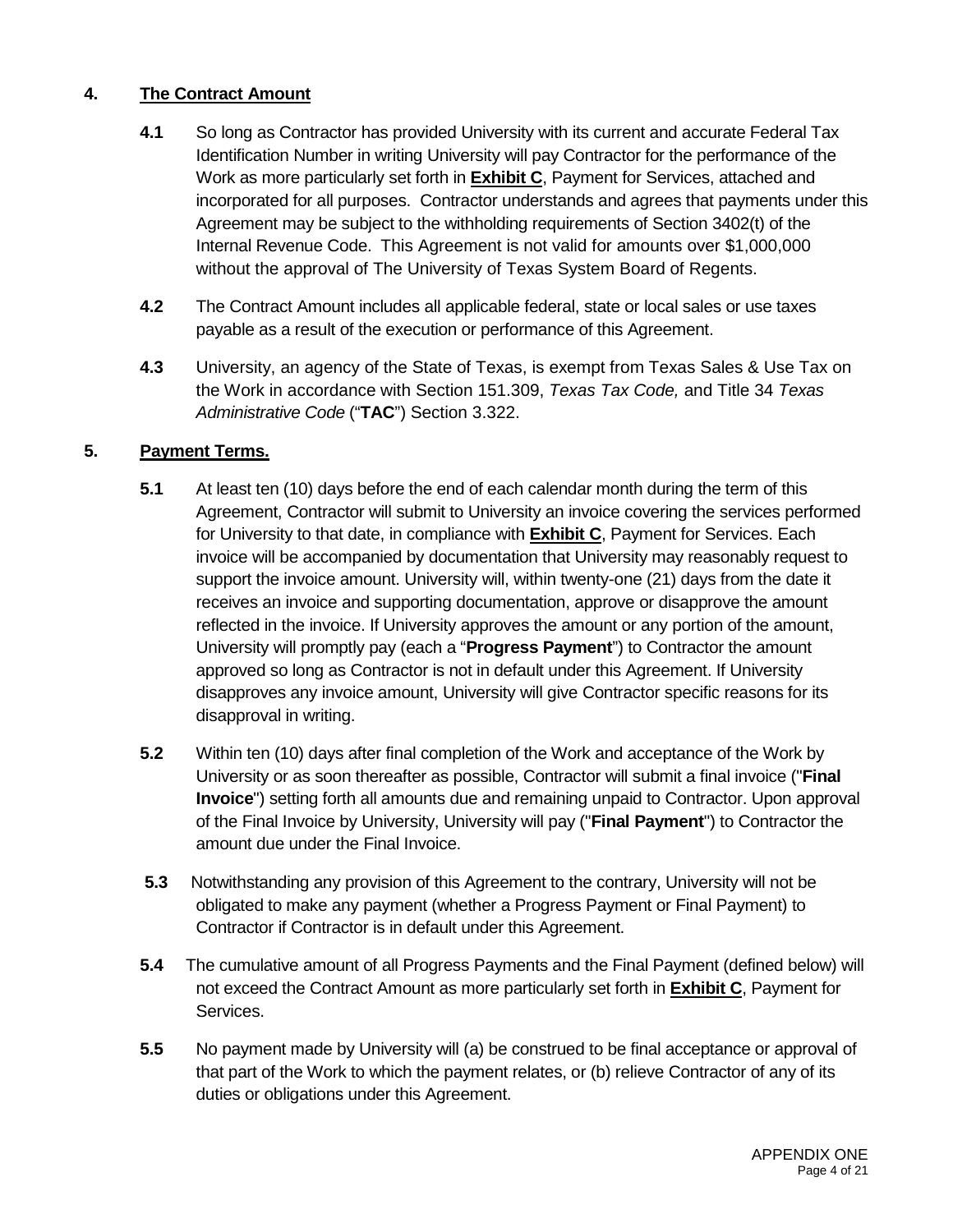### **5.6 Intentionally left blank**

- **5.7** The acceptance of Final Payment by Contractor will constitute a waiver of all claims by Contractor except those previously made in writing and identified by Contractor as unsettled at the time of the Final Invoice for payment.
- **5.8** University will have the right to verify the details set forth in Contractor's invoices and supporting documentation, either before or after payment, by (a) inspecting the books and records of Contractor at mutually convenient times; (b) examining any reports with respect to the Project; and (c) other reasonable action.
- **5.9** Section 51.012, *Texas Education Code*, authorizes University to make any payment through electronic funds transfer methods. Contractor agrees to receive payments from University through electronic funds transfer methods, including the automated clearing house system (also known as ACH). Prior to the first payment under this Agreement, University will confirm Contractor's banking information. Any changes to Contractor's banking information must be communicated to University in writing at least thirty (30) days in advance of the effective date of the change in accordance with **Section 12.14**.
- **5.10** Notwithstanding any other provision of this Agreement, University is entitled to a "**Prompt Payment Discount**" of  $\%$  off of each payment that University submits within days after University's receipt of Contractor's invoice for that payment.

### **6. Ownership and Use of Work Material**.

- **6.1** All drawings, specifications, plans, computations, sketches, data, photographs, tapes, renderings, models, publications, statements, accounts, reports, studies, and other materials prepared by Contractor or any subcontractors in connection with the Work (collectively, "**Work Material**"), whether or not accepted or rejected by University, are the sole property of University and for its exclusive use and re-use at any time without further compensation and without any restrictions.
- **6.2** Contractor grants and assigns to University all rights and claims of whatever nature and whether now or hereafter arising in and to the Work Material and will cooperate fully with University in any steps University may take to obtain or enforce patent, copyright, trademark or like protections with respect to the Work Material.
- **6.3** Contractor will deliver all Work Material to University upon expiration or termination of this Agreement. University will have the right to use the Work Material for the completion of the Work or otherwise. University may, at all times, retain the originals of the Work Material. The Work Material will not be used by any person other than University on other projects unless expressly authorized by University in writing.
- **6.4** The Work Material will not be used or published by Contractor or any other party unless expressly authorized by University in writing. Contractor will treat all Work Material as confidential.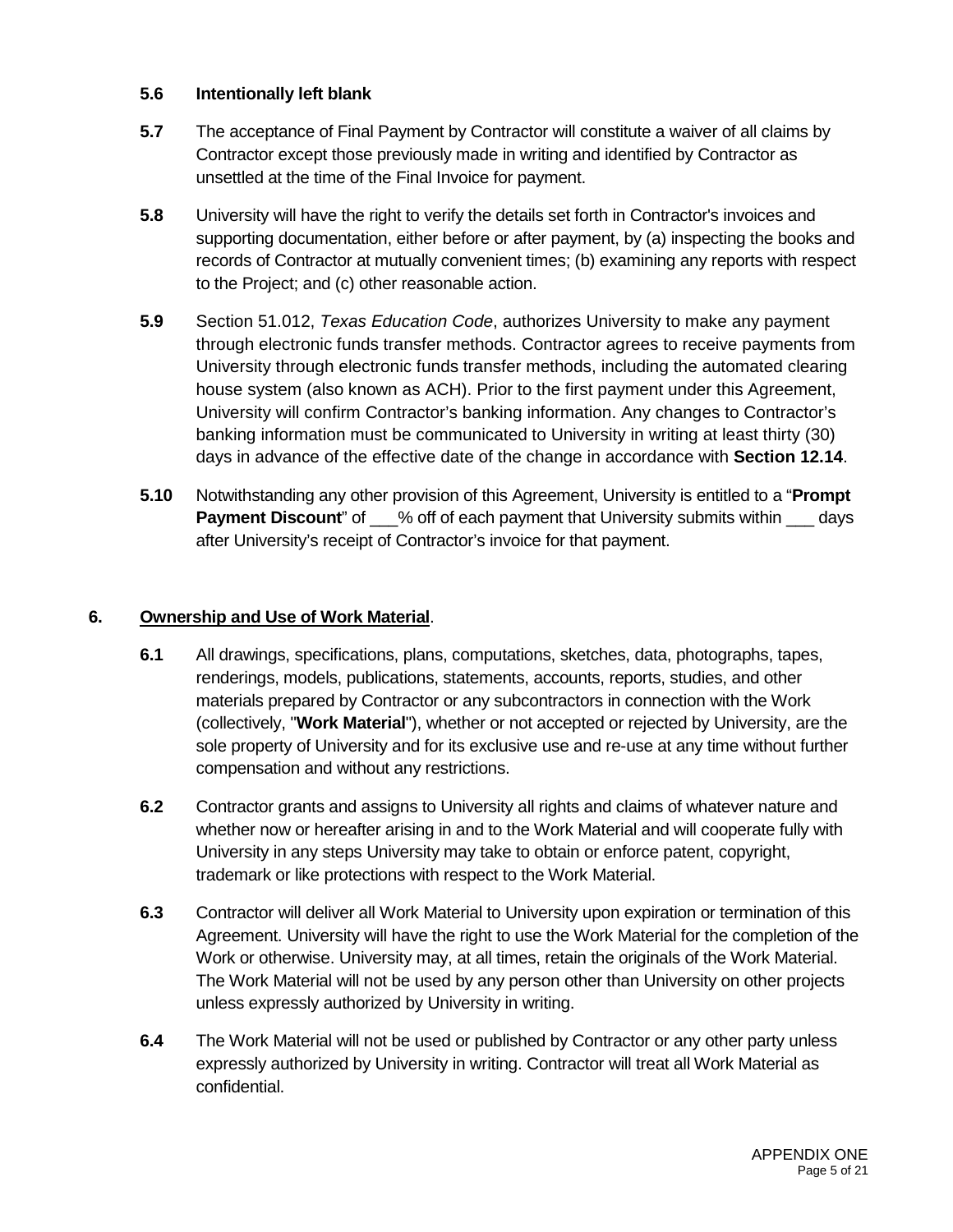**6.5** All title and interest in the Work Material will vest in University and will be deemed to be a work made for hire and made in the course of the Work rendered under this Agreement. To the extent that title to any Work Material may not, by operation of law, vest in University or Work Material may not be considered works made for hire, Contractor hereby irrevocably assigns, conveys and transfers to University and its successors, licensees and assigns, all rights, title and interest worldwide in and to the Work Material and all proprietary rights therein, including all copyrights, trademarks, service marks, patents, trade secrets, moral rights, all contract and licensing rights and all claims and causes of action with respect to any of the foregoing, whether now known or hereafter to become known. In the event Contractor has any rights in the Work Material which cannot be assigned, Contractor agrees to waive enforcement worldwide of the rights against University, its successors, licensees, assigns, distributors and customers or, if necessary, to exclusively license the rights, worldwide to University with the right to sublicense. These rights are assignable by University.

## **7. Default and Termination**.

- **7.1** In the event of a material failure by a party to this Agreement to perform in accordance with the terms of this Agreement ("**default**"), the other party may terminate this Agreement upon fifteen (15) days' written notice of termination setting forth the nature of the material failure; provided, that, the material failure is through no fault of the terminating party. The termination will not be effective if the material failure is fully cured prior to the end of the fifteen-day period.
- **7.2** University may, without cause, terminate this Agreement at any time upon giving seven (7) days' advance written notice to Contractor. Upon termination pursuant to this Section, Contractor will be entitled to payment of an amount that will compensate Contractor for the Work satisfactorily performed from the time of the last payment date to the termination date in accordance with this Agreement; provided, that, Contractor has delivered all Work Material to University. Notwithstanding any provision in this Agreement to the contrary, University will not be required to pay or reimburse Contractor for any services performed or for expenses incurred by Contractor after the date of the termination notice that could have been avoided or mitigated by Contractor.
- **7.3** Termination under **Sections 7.1** or 7**.2** will not relieve Contractor from liability for any default or breach under this Agreement or any other act or omission of Contractor.
- **7.4** If Contractor fails to cure any default within fifteen (15) days after receiving written notice of the default, University will be entitled (but will not be obligated) to cure the default and will have the right to offset against all amounts due to Contractor under this Agreement, any and all reasonable expenses incurred in connection with University's curative actions.
- **7.5** In the event that this Agreement is terminated, then within thirty (30) days after termination, Contractor will reimburse University for all fees paid by University to Contractor that were (a) not earned by Contractor prior to termination, or (b) for goods or services that University did not receive from Contractor prior to termination.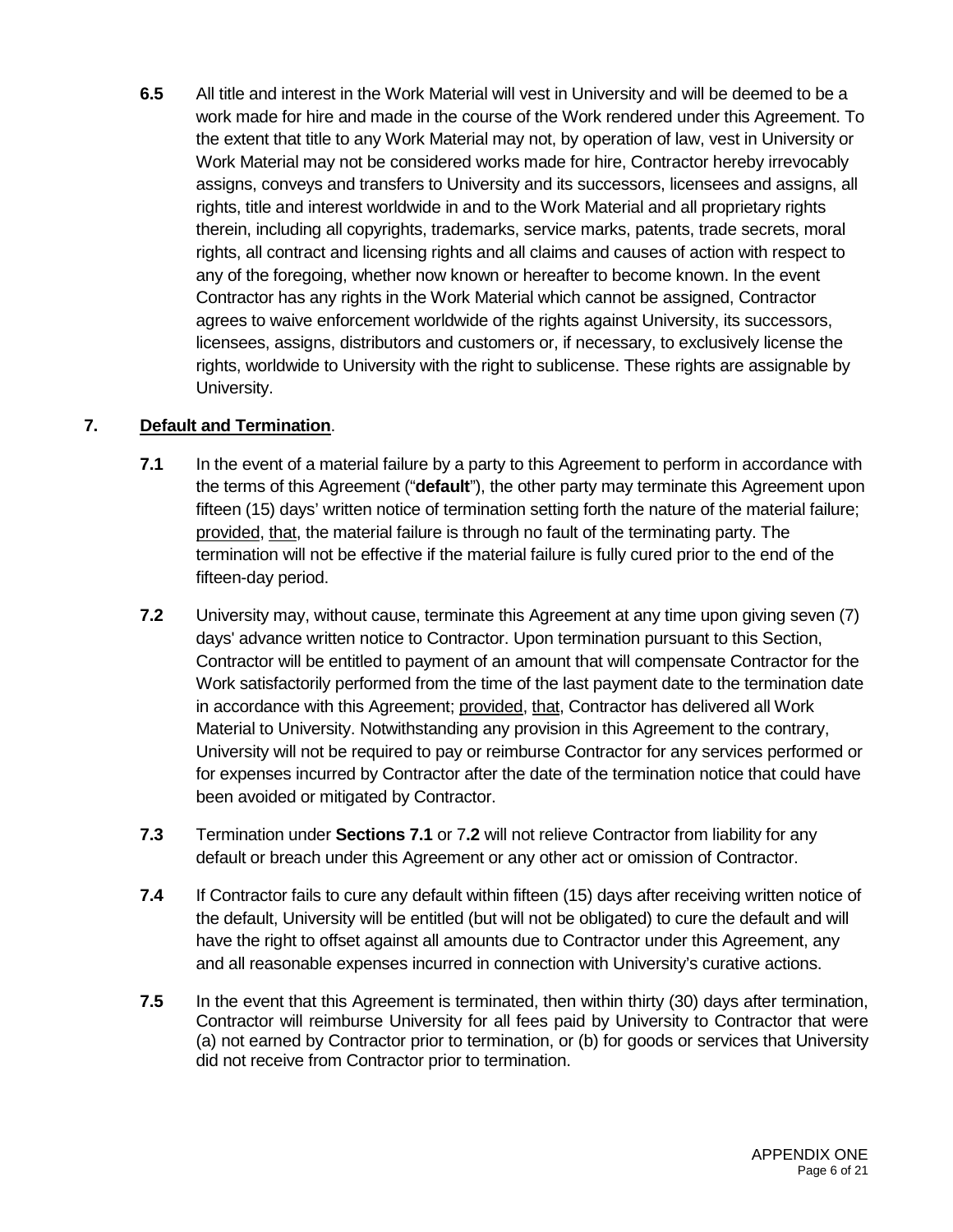### **8. Indemnification**

- **8.1** TO THE FULLEST EXTENT PERMITTED BY LAW, CONTRACTOR WILL AND DOES HEREBY AGREE TO INDEMNIFY, PROTECT, DEFEND WITH COUNSEL APPROVED BY UNIVERSITY, AND HOLD HARMLESS THE REQUESTING INSTITUTION, THE UNIVERSITY AND THE UNIVERSITY OF TEXAS SYSTEM BOARD OF REGENTS, AND THEIR RESPECTIVE AFFILIATED ENTERPRISES, REGENTS, OFFICERS, DIRECTORS, ATTORNEYS, EMPLOYEES, REPRESENTATIVES AND AGENTS (COLLECTIVELY "**INDEMNITEES**") FROM AND AGAINST ALL DAMAGES, LOSSES, LIENS, CAUSES OF ACTION, SUITS, JUDGMENTS, EXPENSES, AND OTHER CLAIMS OF ANY NATURE, KIND, OR DESCRIPTION, INCLUDING REASONABLE ATTORNEYS' FEES INCURRED IN INVESTIGATING, DEFENDING OR SETTLING ANY OF THE FOREGOING (COLLECTIVELY "**CLAIMS**") BY ANY PERSON OR ENTITY, ARISING OUT OF, CAUSED BY, OR RESULTING FROM CONTRACTOR'S PERFORMANCE UNDER OR BREACH OF THIS AGREEMENT AND THAT ARE CAUSED IN WHOLE OR IN PART BY ANY NEGLIGENT ACT, NEGLIGENT OMISSION OR WILLFUL MISCONDUCT OF CONTRACTOR, ANYONE DIRECTLY EMPLOYED BY CONTRACTOR OR ANYONE FOR WHOSE ACTS CONTRACTOR MAY BE LIABLE. THE PROVISIONS OF THIS SECTION WILL NOT BE CONSTRUED TO ELIMINATE OR REDUCE ANY OTHER INDEMNIFICATION OR RIGHT WHICH ANY INDEMNITEE HAS BY LAW OR EQUITY. ALL PARTIES WILL BE ENTITLED TO BE REPRESENTED BY COUNSEL AT THEIR OWN EXPENSE.
- **8.2** IN ADDITION, CONTRACTOR WILL AND DOES HEREBY AGREE TO INDEMNIFY, PROTECT, DEFEND WITH COUNSEL APPROVED BY UNIVERSITY, AND HOLD HARMLESS INDEMNITEES FROM AND AGAINST ALL CLAIMS ARISING FROM INFRINGEMENT OR ALLEGED INFRINGEMENT OF ANY PATENT, COPYRIGHT, TRADEMARK OR OTHER PROPRIETARY INTEREST ARISING BY OR OUT OF THE PERFORMANCE OF SERVICES OR THE PROVISION OF GOODS BY CONTRACTOR, OR THE USE BY INDEMNITEES, AT THE DIRECTION OF CONTRACTOR, OF ANY ARTICLE OR MATERIAL; PROVIDED, THAT, UPON BECOMING AWARE OF A SUIT OR THREAT OF SUIT FOR INFRINGEMENT, UNIVERSITY WILL PROMPTLY NOTIFY CONTRACTOR AND CONTRACTOR WILL BE GIVEN THE OPPORTUNITY TO NEGOTIATE A SETTLEMENT. IN THE EVENT OF LITIGATION, UNIVERSITY AGREES TO REASONABLY COOPERATE WITH CONTRACTOR. ALL PARTIES WILL BE ENTITLED TO BE REPRESENTED BY COUNSEL AT THEIR OWN EXPENSE.

## **9. Relationship of the Parties**.

For all purposes of this Agreement and notwithstanding any provision of this Agreement to the contrary, Contractor is an independent contractor and is not a state employee, partner, joint venture, or agent of University. Contractor will not bind nor attempt to bind University to any agreement or contract. As an independent contractor, Contractor is solely responsible for all taxes, withholdings, and other statutory or contractual obligations of any sort, including workers' compensation insurance.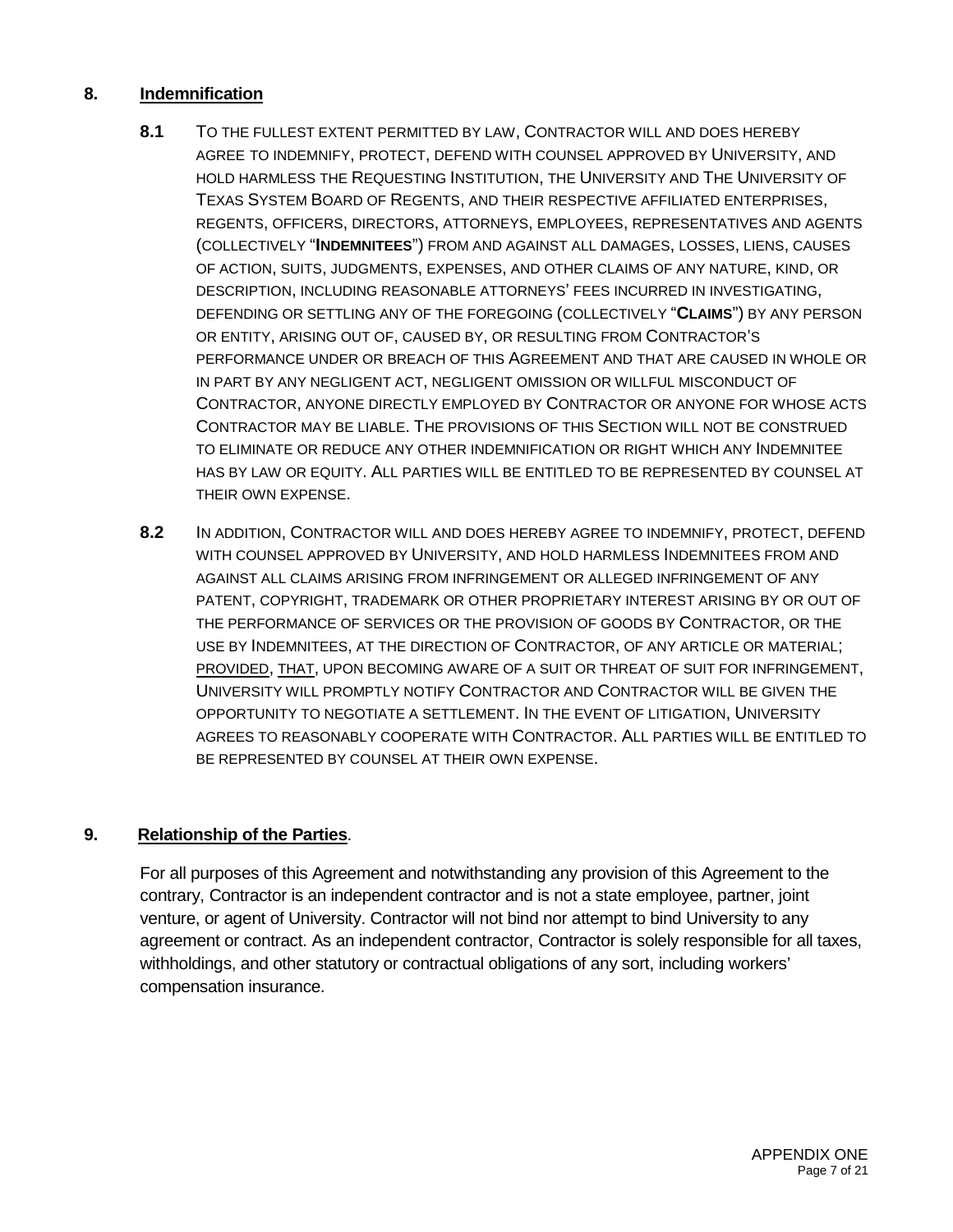### **10. Insurance**.

- **10.1** Contractor, consistent with its status as an independent contractor will carry and will cause its subcontractors to carry, at least the following insurance, with companies authorized to do insurance business in the State of Texas or eligible surplus lines insurers operating in accordance with the Texas Insurance Code, having an A.M. Best Rating of A-:VII or better, and in amounts not less than the following minimum limits of coverage:
	- 10.1.1 Workers' Compensation Insurance with statutory limits, and Employer's Liability Insurance with limits of not less than \$1,000,000:

| <b>Employers Liability - Each Accident</b> | \$1,000,000 |
|--------------------------------------------|-------------|
| <b>Employers Liability - Each Employee</b> | \$1,000,000 |
| <b>Employers Liability - Policy Limit</b>  | \$1,000,000 |

Workers' Compensation policy must include under Item 3.A. on the information page of the Workers' Compensation policy the state in which Work is to be performed for University.

10.1.2 Commercial General Liability Insurance with limits of not less than:

| Each Occurrence Limit                     | \$1,000,000 |
|-------------------------------------------|-------------|
| Damage to Rented Premises                 | \$300,000   |
| Personal & Advertising Injury             | \$1,000,000 |
| General Aggregate                         | \$2,000,000 |
| Products - Completed Operations Aggregate | \$2,000,000 |

The required Commercial General Liability policy will be issued on a form that insures Contractor's and subcontractor's liability for bodily injury (including death), property damage, personal and advertising injury assumed under the terms of this Agreement.

10.1.3 Business Auto Liability Insurance covering all owned, non-owned or hired automobiles, with limits of not less than \$1,000,000 single limit of liability per accident for Bodily Injury and Property Damage;

If a separate Business Auto Liability policy is not available, coverage for hired and non-owned auto liability may be endorsed on the Commercial General Liability policy.

10.1.6 Professional Liability (Errors & Omissions) Insurance with limits of not less than \$1,000,000 each occurrence, \$3,000,000 aggregate. Such insurance will cover all Work performed by or on behalf of Contractor and its subcontractors under this Agreement. Renewal policies written on a claims-made basis will maintain the same retroactive date as in effect at the inception of this Agreement. If coverage is written on a claims-made basis, Contractor agrees to purchase an Extended Reporting Period Endorsement, effective twenty-four (24) months after the expiration or cancellation of the policy. No Professional Liability policy written on an occurrence form will include a sunset or similar clause that limits coverage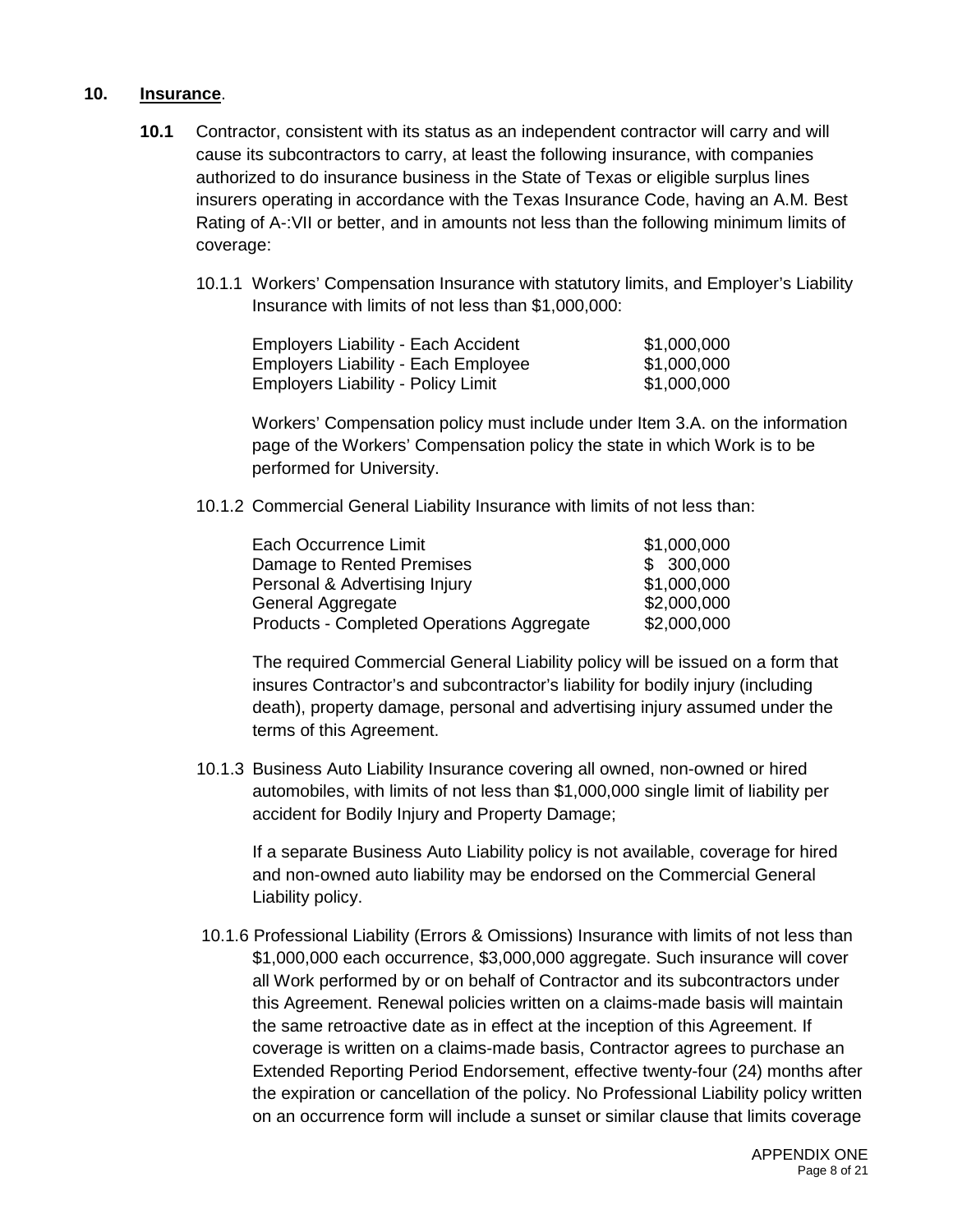unless such clause provides coverage for at least twenty-four (24) months after the expiration or termination of this Agreement for any reason.

- 10.1.7 Directors' and Officers' Liability Insurance with limits of not less than \$1,000,000 per claim. Directors and Officers Liability Insurance coverage written on a claimsmade basis requires Contractor to purchase an Extended Reporting Period Endorsement, effective for twenty-four (24) months after the expiration or cancellation of this policy.
- 10.2 Contractor will deliver to University:
	- 10.2.1 Evidence of insurance on a Texas Department of Insurance approved certificate form verifying the existence and actual limits of all required insurance policies after the execution and delivery of this Agreement and prior to the performance of any Work by Contractor under this Agreement. Additional evidence of insurance will be provided verifying the continued existence of all required insurance no later than thirty (30) days after each annual insurance policy renewal.
		- 10.2.1.1 *All insurance policies* (with the exception of workers' compensation, employer's liability and professional liability) will be endorsed and name the Board of Regents of The University of Texas System, The University of Texas System and Requesting Institution as Additional Insureds for liability caused in whole or in part by Contractor's acts or omissions with respect to its on-going and completed operations up to the actual liability limits of the required insurance policies maintained by Contractor. Commercial General Liability Additional Insured endorsement including ongoing and completed operations coverage will be submitted with the Certificates of Insurance. Commercial General Liability and Business Auto Liability will be endorsed to provide primary and non-contributory coverage.
		- 10.2.1.2 Contractor hereby waives all rights of subrogation against the Indemnities. *All insurance policies* will be endorsed to provide a waiver of subrogation in favor of the Board of Regents of The University of Texas System**,** The University of Texas System and each Requesting Institution. No policy will be canceled until after thirty (30) days' unconditional written notice to University. *All insurance policies* will be endorsed to require the insurance carrier providing coverage to send notice to University thirty (30) days prior to any cancellation, material change, or non-renewal relating to any insurance policy required in this **Section 11**.
		- 10.2.1.3 Contractor will pay any deductible or self-insured retention for any loss. Any self-insured retention must be declared to and approved by University prior to the performance of any Work by Contractor under this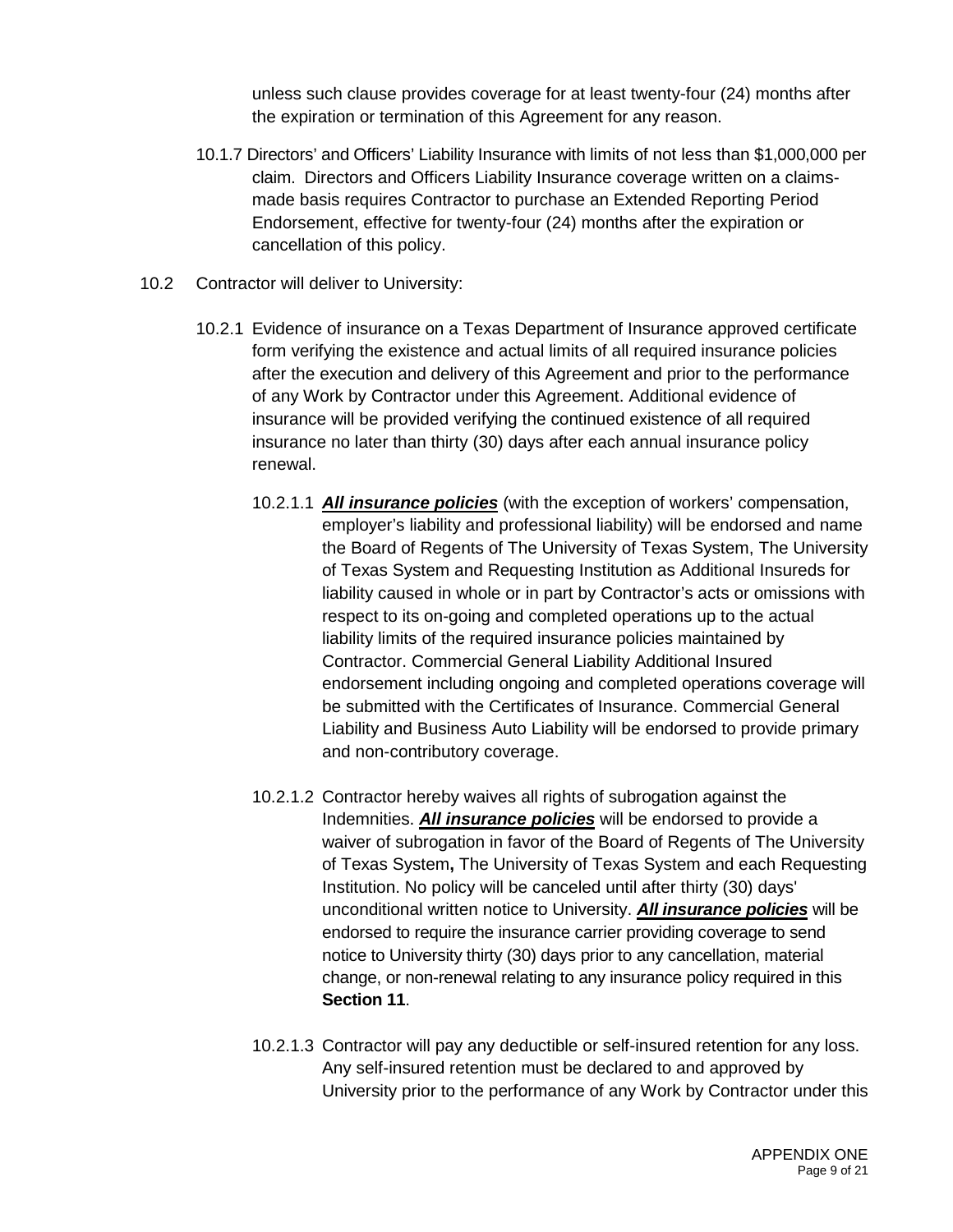Agreement. All deductibles and self-insured retentions will be shown on the Certificates of Insurance.

10.2.1.4 Certificates of Insurance and Additional Insured Endorsements as required by this Agreement will be mailed, faxed, or emailed to the following University contact:

Name: Eric Agnew

Address: UNIVERSITY OF TEXAS SYSTEM CLAUDIA TAYLOR JOHNSON 210 W 6TH STREET SUITE B140E AUSTIN. TX 78701

Facsimile Number: 512-499-4524 Email Address: eagnew@utsystem.edu

10.3 Contractor's or subcontractor's insurance will be primary to any insurance carried or selfinsurance program established by University or the University of Texas System. Contractor's or subcontractor's insurance will be kept in force until all Work has been fully performed and accepted by University in writing.

### **11. Miscellaneous**.

- **11.1** *Texas Family Code* **Child Support Certification.** Pursuant to Section 231.006, *Texas Family Code*, Contractor certifies that it is not ineligible to receive the award of or payments under this Agreement and acknowledges that this Agreement may be terminated and payment may be withheld if this certification is inaccurate.
- **11.2 Tax Certification.** If Contractor is a taxable entity as defined by Chapter 171, Texas Tax Code ("**Chapter 171**"), then Contractor certifies that it is not currently delinquent in the payment of any taxes due under Chapter 171, or that Contractor is exempt from the payment of those taxes, or that Contractor is an out-of-state taxable entity that is not subject to those taxes, whichever is applicable.
- **11.3 Payment of Debt or Delinquency to the State.** Pursuant to Sections 2107.008 and 2252.903, *Texas Government Code*, Contractor agrees that any payments owing to Contractor under this Agreement may be applied directly toward any debt or delinquency that Contractor owes the State of Texas or any agency of the State of Texas regardless of when it arises, until the debt or delinquency is paid in full.
- **11.4 Loss of Funding.** University performance of its duties and obligations under this Agreement may be dependent upon the appropriation and allotment of funds by the Texas State Legislature (the "**Legislature**") and/or allocation of funds by the Board of Regents of The University of Texas System (the "**Board**"). If the Legislature fails to appropriate or allot the necessary funds, or the Board fails to allocate the necessary funds, then University will issue written notice to Contractor and University may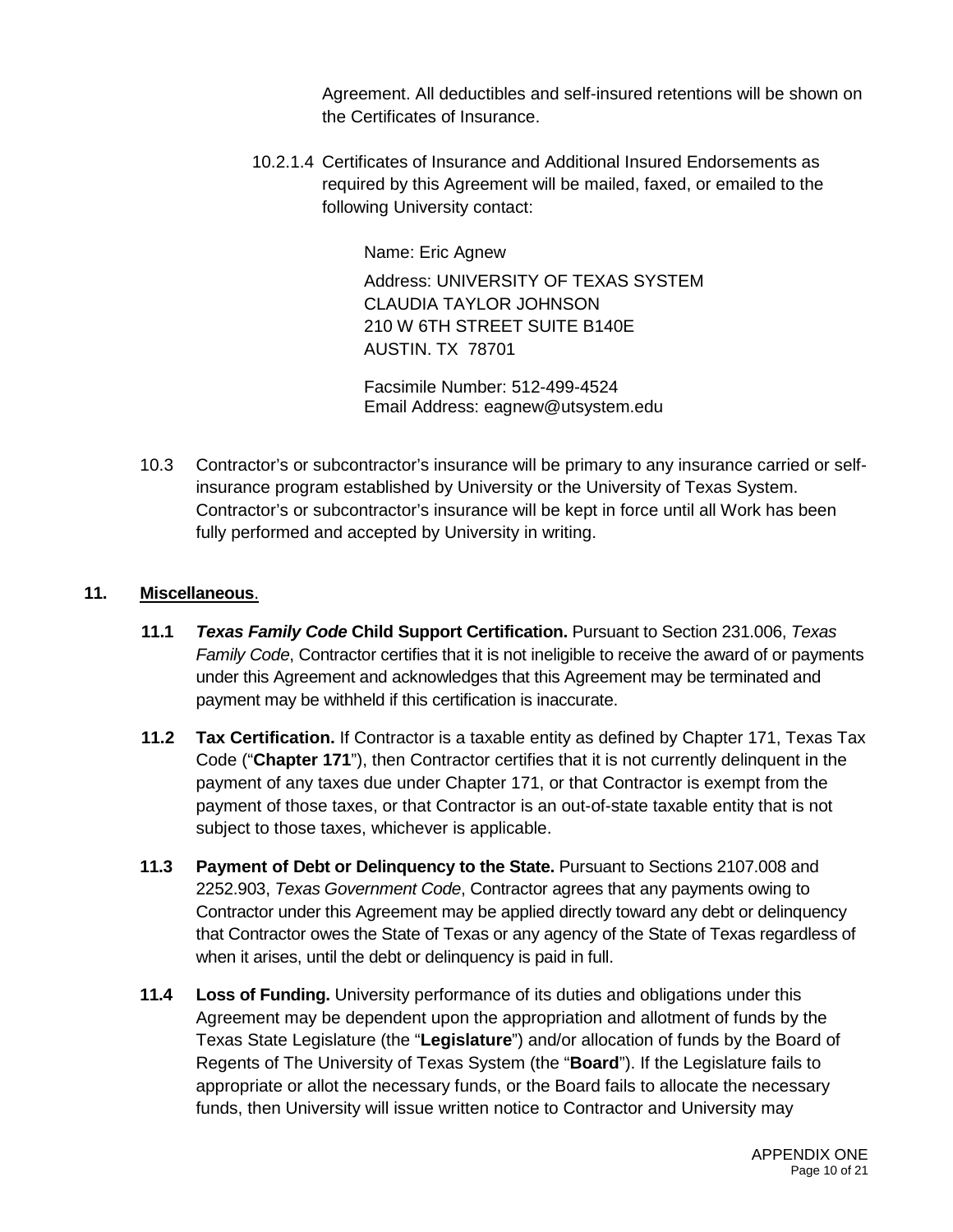terminate this Agreement without further duty or obligation hereunder. Contractor acknowledges that appropriation, allotment, and allocation of funds are beyond the control of University.

- **11.5 Entire Agreement; Modifications.** This Agreement supersedes all prior agreements, written or oral, between Contractor and University and will constitute the entire agreement and understanding between the parties with respect to the subject matter of this Agreement. This Agreement and each of its provisions will be binding upon the parties and may not be waived, modified, amended or altered except by a writing signed by both University and Contractor.
- **11.6 Force Majeure.** Neither party hereto will be liable or responsible to the other for any loss or damage or for any delays or failure to perform due to causes beyond its reasonable control including acts of God, strikes, epidemics, war, riots, flood, fire, sabotage, or any other circumstances of like character ("**force majeure occurrence**
- **11.7 Captions.** The captions of sections and subsections in this Agreement are for convenience only and will not be considered or referred to in resolving questions of interpretation or construction.
- **11.8 Governing Law.** Travis County, Texas, will be the proper place of venue for suit on or in respect of this Agreement. This Agreement and all of the rights and obligations of the parties to this Agreement and all of the terms and conditions of this Agreement will be construed, interpreted and applied in accordance with and governed by and enforced under the laws of the State of Texas.
- **11.9 Waivers.** No delay or omission in exercising any right accruing upon a default in performance of this Agreement will impair any right or be construed to be a waiver of any right. A waiver of any default under this Agreement will not be construed to be a waiver of any subsequent default under this Agreement.
- **11.10 Confidentiality and Safeguarding of University Records; Press Releases; Public Information.** Under this Agreement, Contractor may (1) create, (2) receive from or on behalf of University, or (3) have access to, records or record systems (collectively, "**University Records**"). Among other things, University Records may contain social security numbers, credit card numbers, or data protected or made confidential or sensitive by applicable federal, state and local, laws, regulations, and ordinances, including the Gramm-Leach-Bliley Act (Public Law No: 106-102) and the Family Educational Rights and Privacy Act, 20 U.S.C. §1232g ("**FERPA**"). Additional mandatory confidentiality and security compliance requirements with respect to University Records subject to the Health Insurance Portability and Accountability Act and Code of Federal Regulations Title 45, Part 160 and subparts A and E of Part 164 (collectively "**HIPAA**") are addressed in **Section 12.26**.**]** Contractor represents, warrants, and agrees that it will: (1) hold University Records in strict confidence and will not use or disclose University Records except as (a) permitted or required by this Agreement, (b) required by Applicable Laws, or (c) otherwise authorized by University in writing; (2) safeguard University Records according to reasonable administrative, physical and technical standards (such as standards established by the National Institute of Standards and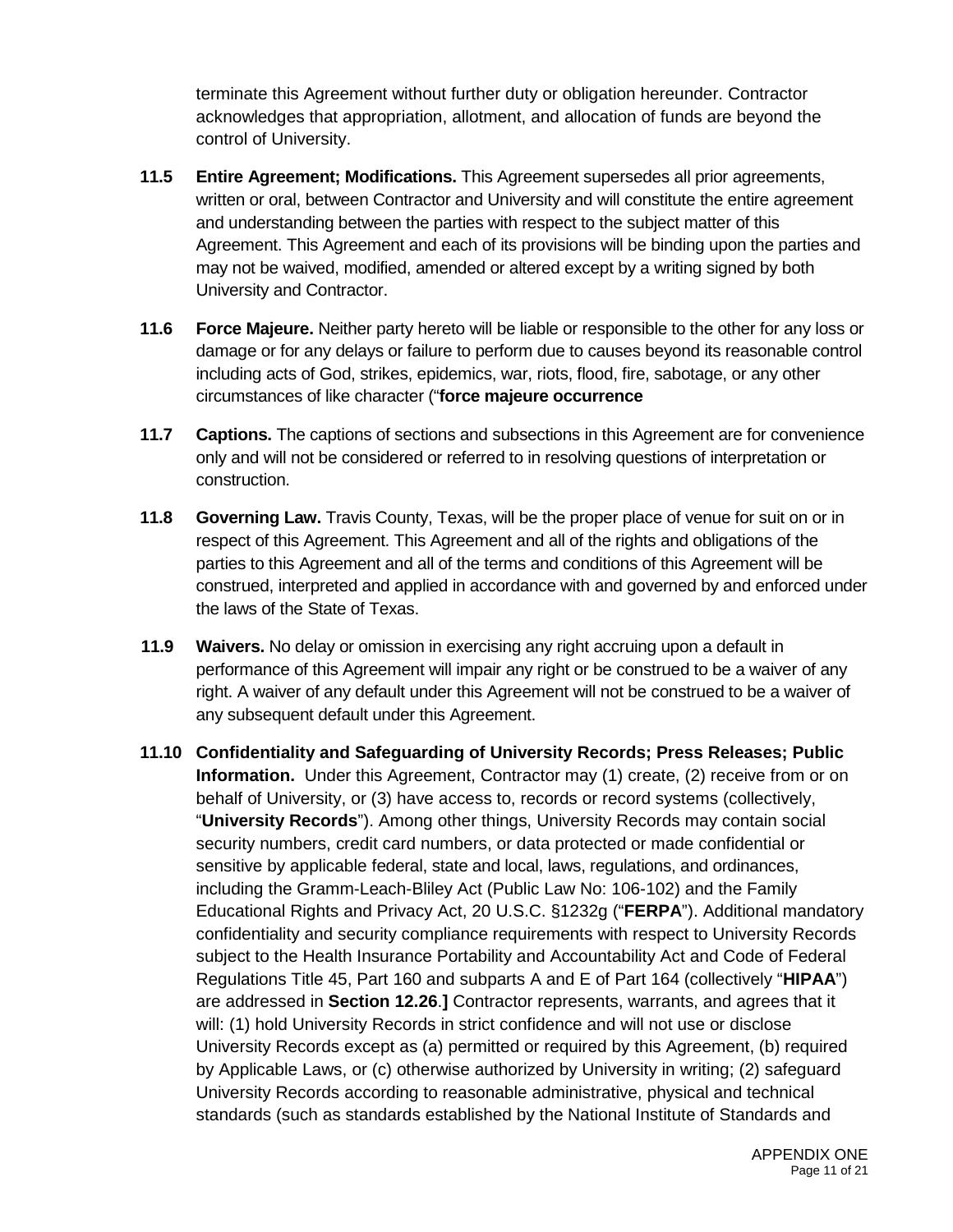Technology and the Center for Internet Security. If University Records are subject to FERPA, (1) University designates Contractor as a University official with a legitimate educational interest in University Records, and (2) Contractor acknowledges that its improper disclosure or redisclosure of personally identifiable information from University Records will result in Contractor's exclusion from eligibility to contract with University for at least five (5) years. Contractor represents, warrants, and agrees that it will: (1) hold University Records in strict confidence and will not use or disclose University Records except as (a) permitted or required by this Agreement, (b) required by law, or (c) otherwise authorized by University in writing; (2) safeguard University Records according to reasonable administrative, physical and technical standards (such as standards established by (i) the National Institute of Standards and Technology and (ii) the Center for Internet Security, as well as the Payment Card Industry Data Security Standards) that are no less rigorous than the standards by which Contractor protects its own confidential information; (3) continually monitor its operations and take any action necessary to assure that University Records are safeguarded and the confidentiality of University Records is maintained in accordance with all applicable federal, state and local, laws, regulations, and ordinances, including FERPA and the Gramm-Leach Bliley Act, and the terms of this Agreement; and (4) comply with the University's rules, policies, and procedures regarding access to and use of University's computer systems, including UTS 165 at http://www.utsystem.edu/bor/procedures/policy/policies/uts165.html. At the request of University, Contractor agrees to provide University with a written summary of the procedures Contractor uses to safeguard and maintain the confidentiality of University Records. In the event that Contractor is required to disclose any University Records that is subject to this Section 11.11, Contractor will notify University prior to such disclosure in order that University may take such action as may be available to prohibit disclosure of the University Record.

- **11.11.1 Notice of Impermissible Use.** If an impermissible use or disclosure of any University Records occurs, Contractor will provide written notice to University within one (1) business day after Contractor's discovery of that use or disclosure. Contractor will promptly provide University with all information requested by University regarding the impermissible use or disclosure.
- **11.11.2 Return of University Records.** Contractor agrees that within thirty (30) days after the expiration or termination of this Agreement, for any reason, all University Records created or received from or on behalf of University will be (1) returned to University, with no copies retained by Contractor; or (2) if return is not feasible, destroyed. Twenty (20) days before destruction of any University Records, Contractor will provide University with written notice of Contractor's intent to destroy University Records. Within five (5) days after destruction, Contractor will confirm to University in writing the destruction of University Records.
- **11.11.3 Disclosure.** If Contractor discloses any University Records to a subcontractor or agent, Contractor will require the subcontractor or agent to comply with the same restrictions and obligations as are imposed on Contractor by this Section.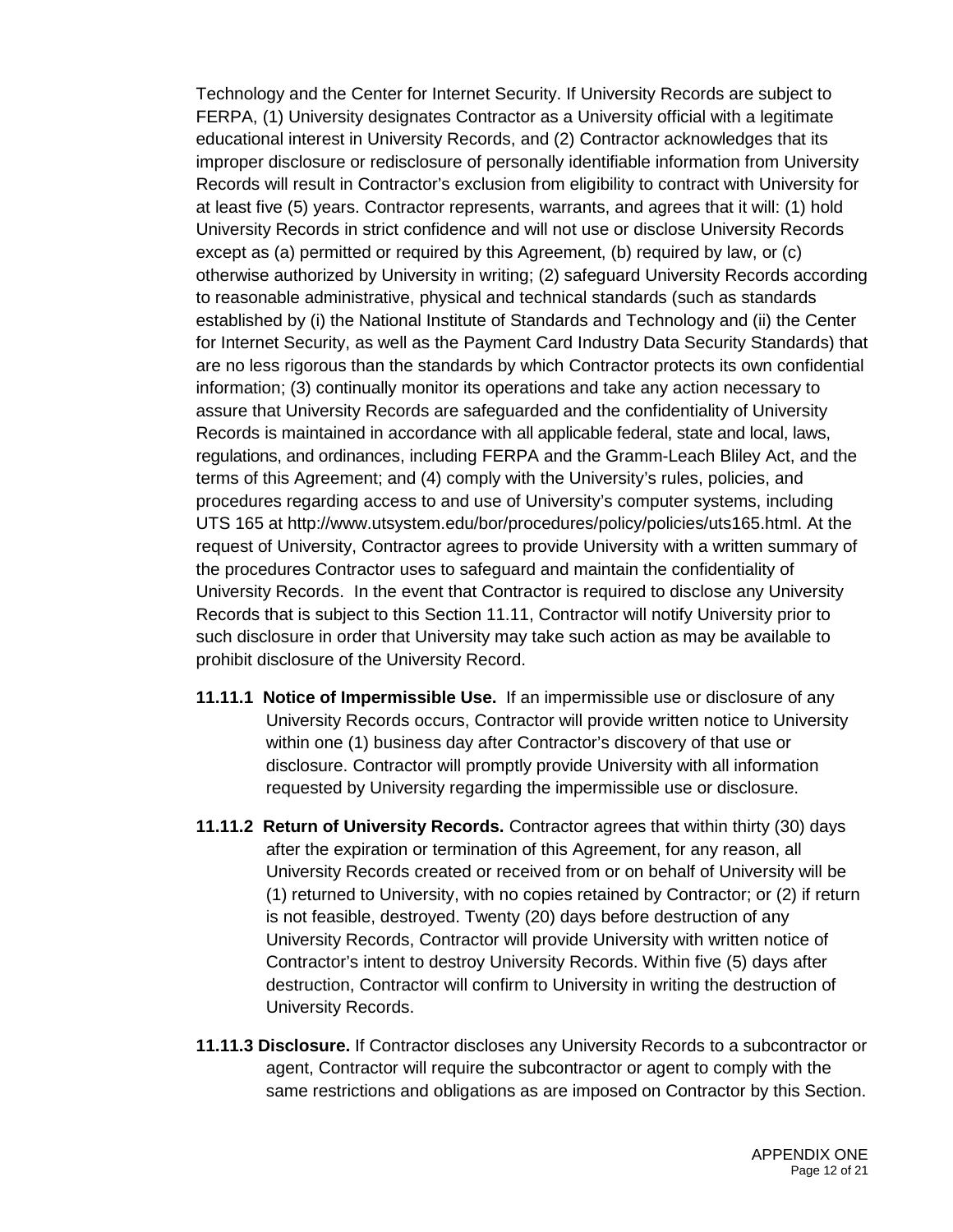- **11.11.4 Press Releases.** Except when defined as part of the Work, Contractor will not make any press releases, public statements, or advertisement referring to the Project or the engagement of Contractor as an independent contractor of University in connection with the Project, or release any information relative to the Project for publication, advertisement or any other purpose without the prior written approval of University.
- **11.11.5 Public Information.** University strictly adheres to all statutes, court decisions and the opinions of the Texas Attorney General with respect to disclosure of public information under the *Texas Public Information Act* ("**TPIA**"), Chapter 552, *Texas Government Code*. In accordance with Section 552.002 of TPIA and Section 2252.907, *Texas Government Code*, and **at no additional charge to University, Contractor will make any information created or exchanged with University pursuant to this Agreement (and not otherwise exempt from disclosure under TPIA) available in a format reasonably requested by University that is accessible by the public.**
- **11.11.6 Termination.** In addition to any other termination rights set forth in this Agreement and any other rights at law or equity, if University reasonably determines that Contractor has breached any of the restrictions or obligations set forth in this Section, University may immediately terminate this Agreement without notice or opportunity to cure.
- **11.11.7 Duration.** The restrictions and obligations under this Section will survive expiration or termination of this Agreement for any reason.
- **11.12 Binding Effect.** This Agreement will be binding upon and inure to the benefit of the parties hereto and their respective permitted assigns and successors.
- **11.13 Records.** Records of Contractor's costs, reimbursable expenses pertaining to the Project and payments will be available to University or its authorized representative during business hours and will be retained for four (4) years after final Payment or abandonment of the Project, unless University otherwise instructs Contractor in writing.
- **11.14 Notices.** Except as otherwise provided by this Section, all notices, consents, approvals, demands, requests or other communications provided for or permitted to be given under any of the provisions of this Agreement will be in writing and will be sent via certified mail, hand delivery, overnight courier, facsimile transmission (to the extent a facsimile number is set forth below), or email (to the extent an email address is set forth below) as provided below, and notice will be deemed given (i) if delivered by certified mail, when deposited, postage prepaid, in the United States mail, or (ii) if delivered by hand, overnight courier, facsimile (to the extent a facsimile number is set forth below) or email (to the extent an email address is set forth below), when received:

If to University: \_\_\_\_\_\_\_\_\_\_\_\_\_\_\_\_\_\_\_\_\_\_\_\_\_\_ \_\_\_\_\_\_\_\_\_\_\_\_\_\_\_\_\_\_\_\_\_\_\_\_\_\_ \_\_\_\_\_\_\_\_\_\_\_\_\_\_\_\_\_\_\_\_\_\_\_\_\_\_ Attention: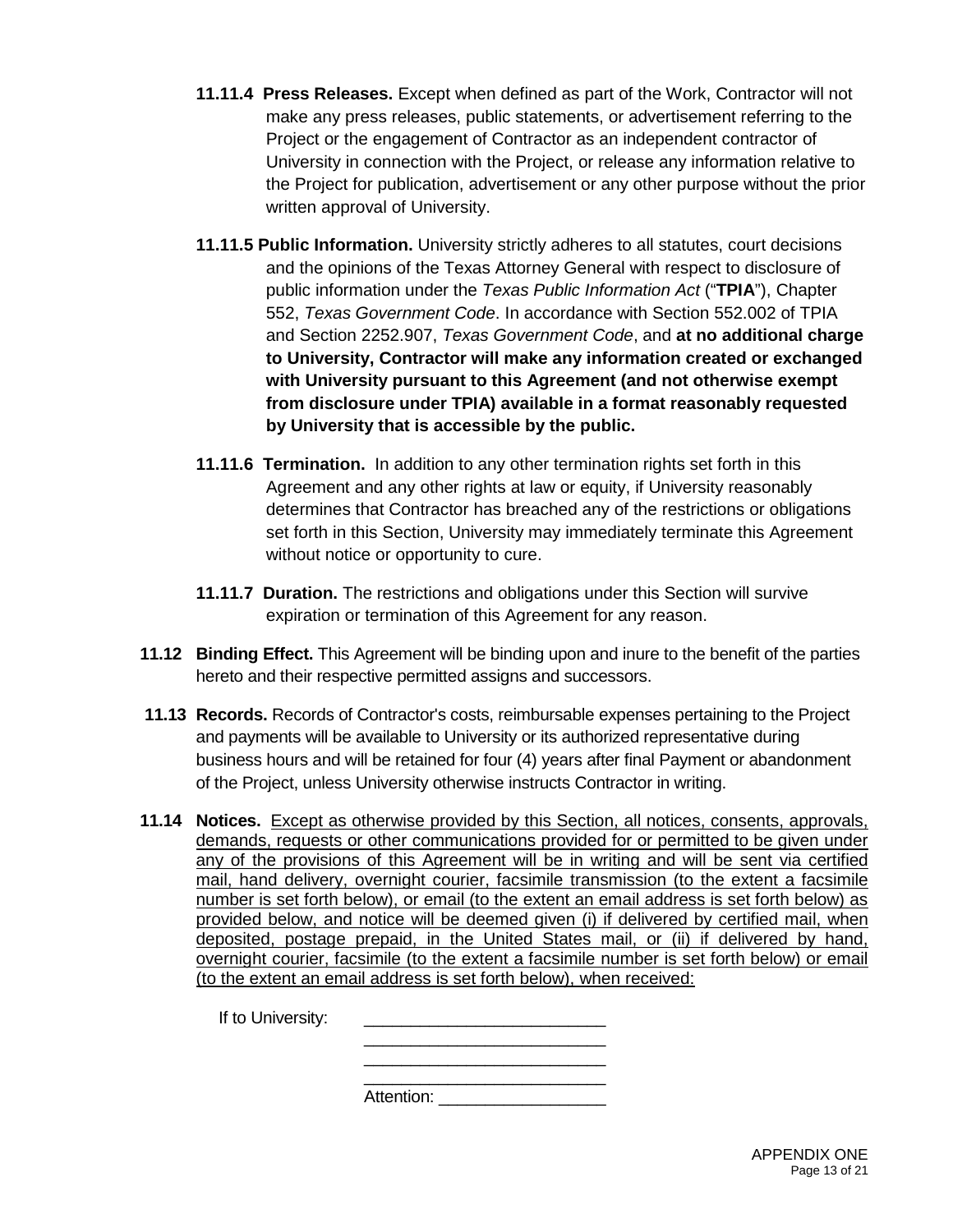| with copy to:     |                                    |
|-------------------|------------------------------------|
|                   | Attention: <u>________________</u> |
| If to Contractor: |                                    |
|                   | Attention: Attention:              |

or other person or address as may be given in writing by either party to the other in accordance with this Section.

Notwithstanding any other requirements for notices given by a party under this Agreement, if Contractor intends to deliver written notice to University pursuant to Section 2251.054, *Texas Government Code*, then Contractor will send that notice to University as follows:

| Fax:       |  |  |  |
|------------|--|--|--|
| Email: __  |  |  |  |
| Attention: |  |  |  |
|            |  |  |  |
|            |  |  |  |

*with copy to:* \_\_\_\_\_\_\_\_\_\_\_\_\_\_\_\_\_\_\_\_\_\_\_\_\_\_

| Fax:       |  |
|------------|--|
| Email:     |  |
| Attention: |  |

\_\_\_\_\_\_\_\_\_\_\_\_\_\_\_\_\_\_\_\_\_\_\_\_\_\_

or other person or address as may be given in writing by University to Contractor in accordance with this Section.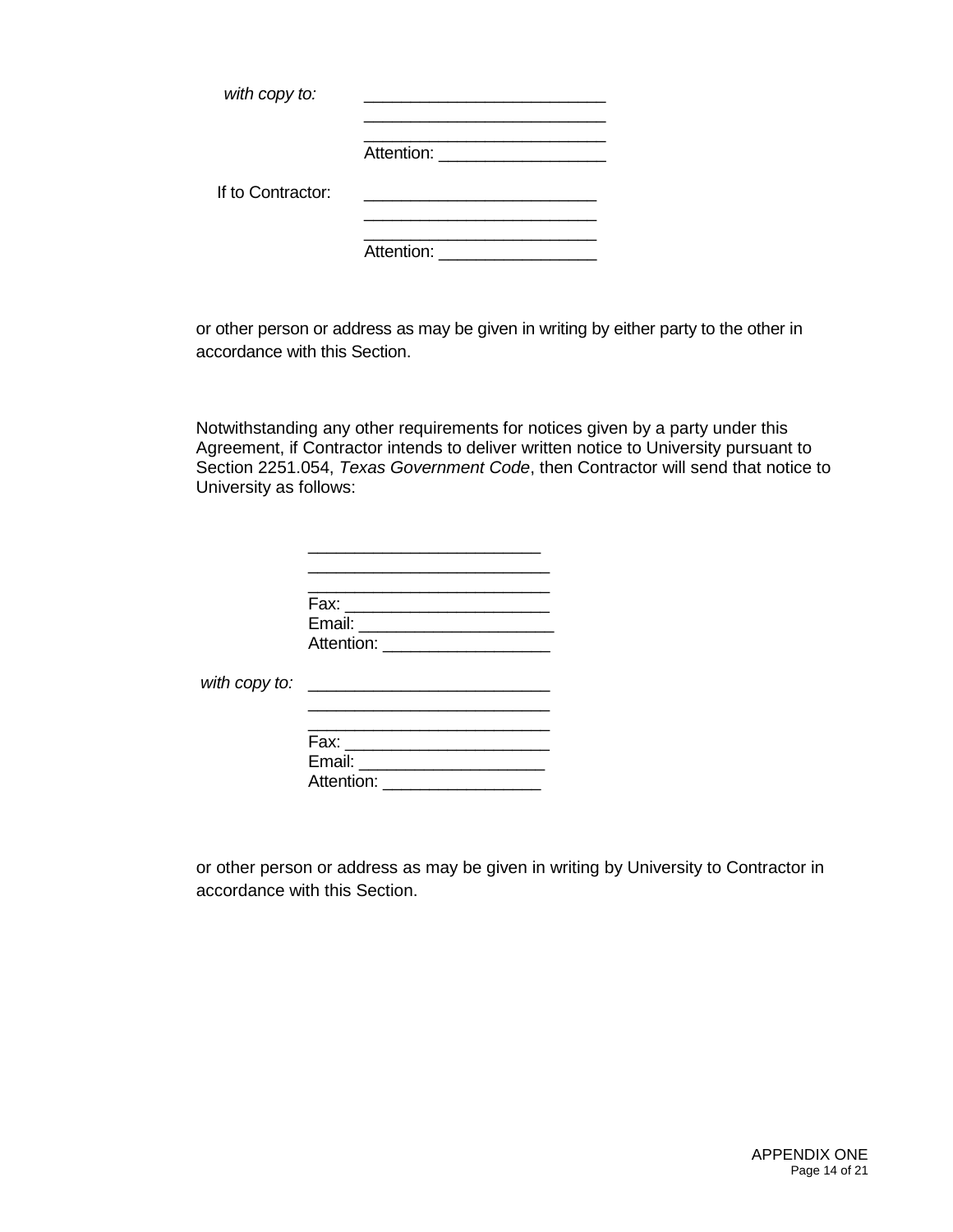- **11.15 Severability.** In case any provision of this Agreement will, for any reason, be held invalid or unenforceable in any respect, the invalidity or unenforceability will not affect any other provision of this Agreement, and this Agreement will be construed as if the invalid or unenforceable provision had not been included.
- **11.16 State Auditor's Office.** Contractor understands that acceptance of funds under this Agreement constitutes acceptance of the authority of the Texas State Auditor's Office, or any successor agency (collectively, "**Auditor**"), to conduct an audit or investigation in connection with those funds pursuant to Sections 51.9335(c), 73.115(c) and 74.008(c), *Texas Education Code*. Contractor agrees to cooperate with the Auditor in the conduct of the audit or investigation, including providing all records requested. Contractor will include this provision in all contracts with subcontractors.
- **11.17 Limitation of Liability.** EXCEPT FOR UNIVERSITY'S OBLIGATION (IF ANY) TO PAY CONTRACTOR CERTAIN FEES AND EXPENSES UNIVERSITY WILL HAVE NO LIABILITY TO CONTRACTOR OR TO ANYONE CLAIMING THROUGH OR UNDER CONTRACTOR BY REASON OF THE EXECUTION OR PERFORMANCE OF THIS AGREEMENT. NOTWITHSTANDING ANY DUTY OR OBLIGATION OF UNIVERSITY TO CONTRACTOR OR TO ANYONE CLAIMING THROUGH OR UNDER CONTRACTOR, NO PRESENT OR FUTURE AFFILIATED ENTERPRISE, SUBCONTRACTOR, AGENT, OFFICER, DIRECTOR, EMPLOYEE, REPRESENTATIVE, ATTORNEY OR REGENT OF UNIVERSITY, OR THE UNIVERSITY OF TEXAS SYSTEM, OR ANYONE CLAIMING UNDER UNIVERSITY HAS OR WILL HAVE ANY PERSONAL LIABILITY TO CONTRACTOR OR TO ANYONE CLAIMING THROUGH OR UNDER CONTRACTOR BY REASON OF THE EXECUTION OR PERFORMANCE OF THIS AGREEMENT.
- **11.18 Survival of Provisions.** No expiration or termination of this Agreement will relieve either party of any obligations under this Agreement that by their nature survive expiration or termination.

## **11.19 Breach of Contract Claims.**

- **11.19.1** To the extent that Chapter 2260, *Texas Government Code*, as it may be amended from time to time ("**Chapter 2260**"), is applicable to this Agreement and is not preempted by other applicable law, the dispute resolution process provided for in Chapter 2260 will be used, as further described herein, by University and Contractor to attempt to resolve any claim for breach of contract made by Contractor:
	- **11.19.1.1** Contractor's claims for breach of this Agreement that the parties cannot resolve pursuant to other provisions of this Agreement or in the ordinary course of business will be submitted to the negotiation process provided in subchapter B of Chapter 2260. To initiate the process, Contractor will submit written notice, as required by subchapter B of Chapter 2260, to University in accordance with the notice provisions in this Agreement. Contractor's notice will specifically state that the provisions of subchapter B of Chapter 2260 are being invoked, the date and nature of the event giving rise to the claim, the specific contract provision that University allegedly breached, the amount of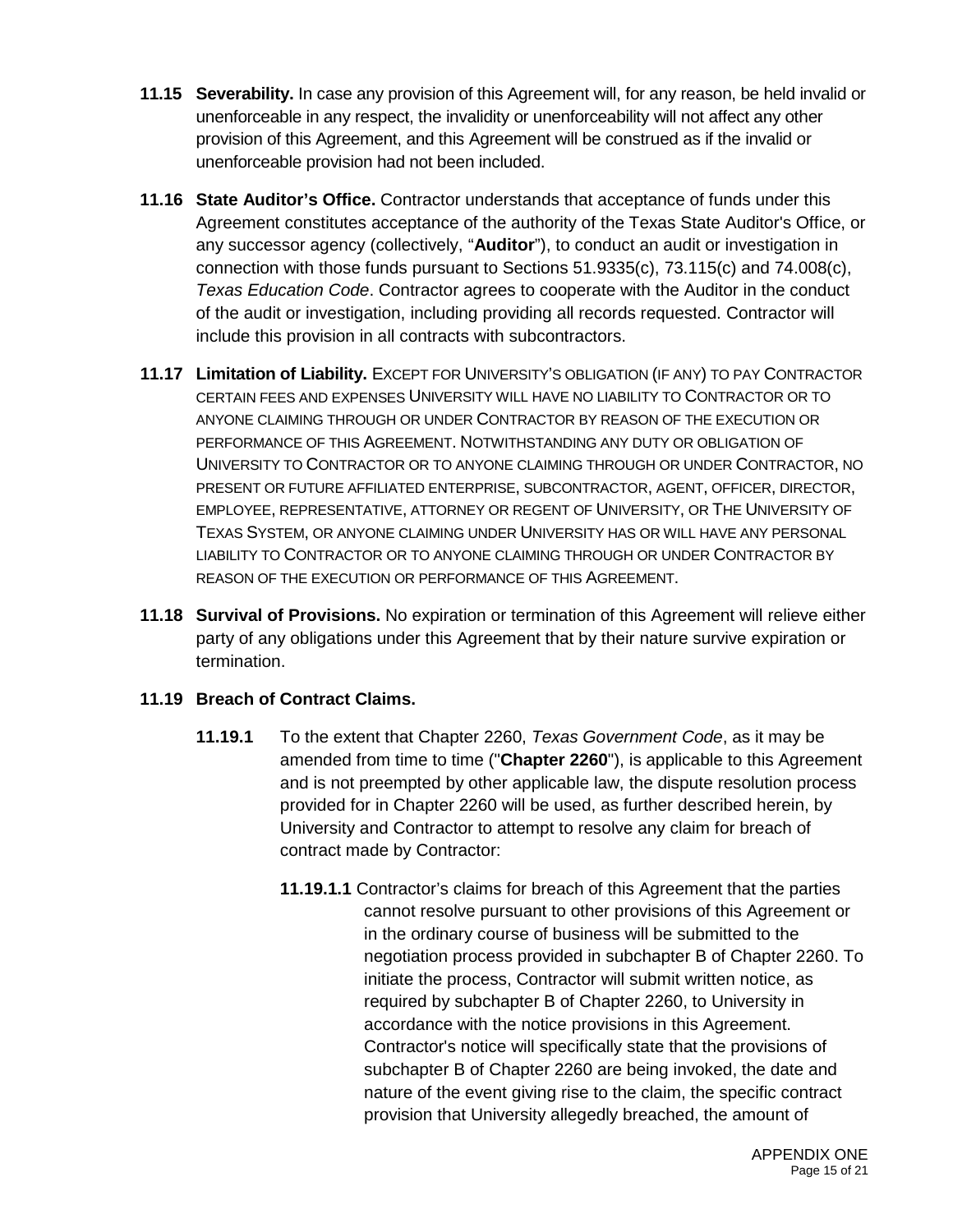damages Contractor seeks, and the method used to calculate the damages. Compliance by Contractor with subchapter B of Chapter 2260 is a required prerequisite to Contractor's filing of a contested case proceeding under subchapter C of Chapter 2260. The chief business officer of University, or another officer of University as may be designated from time to time by University by written notice to Contractor in accordance with the notice provisions in this Agreement, will examine Contractor's claim and any counterclaim and negotiate with Contractor in an effort to resolve the claims.

- **11.19.1.2** If the parties are unable to resolve their disputes under **Section 11.19.1.1**, the contested case process provided in subchapter C of Chapter 2260 is Contractor's sole and exclusive process for seeking a remedy for any and all of Contractor's claims for breach of this Agreement by University.
- **11.19.1.3** Compliance with the contested case process provided in subchapter C of Chapter 2260 is a required prerequisite to seeking consent to sue from the Legislature under Chapter 107, *Texas Civil Practices and Remedies Code*. The parties hereto specifically agree that (i) neither the execution of this Agreement by University nor any other conduct, action or inaction of any representative of University relating to this Agreement constitutes or is intended to constitute a waiver of University's or the state's sovereign immunity to suit and (ii) University has not waived its right to seek redress in the courts.
- **11.19.2** The submission, processing and resolution of Contractor's claim is governed by the published rules adopted by the Texas Attorney General pursuant to Chapter 2260, as currently effective, thereafter enacted or subsequently amended.
- **11.19.3** University and Contractor agree that any periods set forth in this Agreement for notice and cure of defaults are not waived.
- **11.20 Undocumented Workers.** The *Immigration and Nationality Act* (8 *United States Code*  1324a) ("**Immigration Act**") makes it unlawful for an employer to hire or continue employment of undocumented workers. The United States Immigration and Customs Enforcement Service has established the Form I-9 Employment Eligibility Verification Form ("**I-9 Form**") as the document to be used for employment eligibility verification (8 *Code of Federal Regulations* 274a). Among other things, Contractor is required to: (1) have all employees complete and sign the I-9 Form certifying that they are eligible for employment; (2) examine verification documents required by the I-9 Form to be presented by the employee and ensure the documents appear to be genuine and related to the individual; (3) record information about the documents on the I-9 Form, and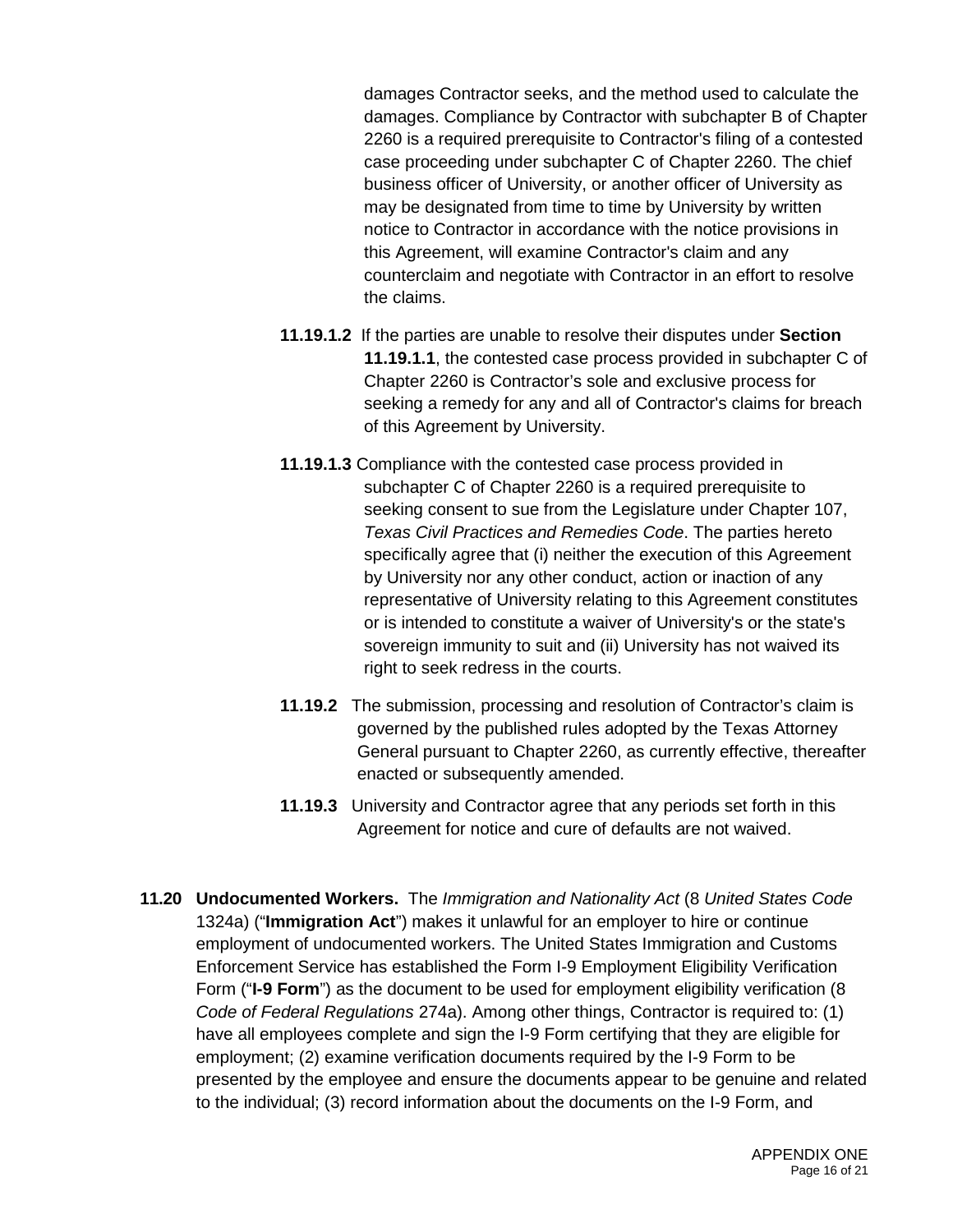complete the certification portion of the I-9 Form; and (4) retain the I-9 Form as required by law. It is illegal to discriminate against any individual (other than a citizen of another country who is not authorized to work in the United States) in hiring, discharging, or recruiting because of that individual's national origin or citizenship status. If Contractor employs unauthorized workers during performance of this Agreement in violation of the Immigration Act then, in addition to other remedies or penalties prescribed by law, University may terminate this Agreement in accordance with **Section 8**. Contractor represents and warrants that it is in compliance with and agrees that it will remain in compliance with the provisions of the Immigration Act.

**11.21 Limitations.** THE PARTIES ARE AWARE THAT THERE ARE CONSTITUTIONAL AND STATUTORY LIMITATIONS ON THE AUTHORITY OF UNIVERSITY (A STATE AGENCY) TO ENTER INTO CERTAIN TERMS AND CONDITIONS THAT MAY BE A PART OF THIS AGREEMENT, INCLUDING THOSE TERMS AND CONDITIONS RELATING TO LIENS ON UNIVERSITY'S PROPERTY; DISCLAIMERS AND LIMITATIONS OF WARRANTIES; DISCLAIMERS AND LIMITATIONS OF LIABILITY FOR DAMAGES; WAIVERS, DISCLAIMERS AND LIMITATIONS OF LEGAL RIGHTS, REMEDIES, REQUIREMENTS AND PROCESSES; LIMITATIONS OF PERIODS TO BRING LEGAL ACTION; GRANTING CONTROL OF LITIGATION OR SETTLEMENT TO ANOTHER PARTY; LIABILITY FOR ACTS OR OMISSIONS OF THIRD PARTIES; PAYMENT OF ATTORNEYS' FEES; DISPUTE RESOLUTION; INDEMNITIES; AND CONFIDENTIALITY (COLLECTIVELY, THE "**LIMITATIONS**"), AND TERMS AND CONDITIONS RELATED TO THE LIMITATIONS WILL NOT BE BINDING ON UNIVERSITY EXCEPT TO THE EXTENT AUTHORIZED BY THE LAWS AND CONSTITUTION OF THE STATE OF TEXAS.

**11.22 Ethics Matters; No Financial Interest.** Contractor and its employees, agents, representatives and subcontractors have read and understand University's Conflicts of Interest Policy available at**:** <http://www.utsystem.edu/policy/policies/int160.html>, University's Standards of Conduct Guide available at **:** 

[http://www.utsystem.edu/systemcompliance/SOCcombined.pdf,](http://www.utsystem.edu/systemcompliance/SOCcombined.pdf) and applicable state ethics laws and rules available at [www.utsystem.edu/ogc/ethics.](http://www.utsystem.edu/ogc/ethics) Neither Contractor nor its employees, agents, representatives or subcontractors will assist or cause University employees to violate University's Conflicts of Interest Policy, provisions described by University's Standards of Conduct Guide, or applicable state ethics laws or rules. Contractor represents and warrants that no member of the Board has a direct or indirect financial interest in the transaction that is the subject of this Agreement.

**11.23 Responsibility for Individuals Performing Work; Criminal Background Checks.** Each individual who is assigned to perform the Work under this Agreement will be an employee of Contractor or an employee of a subcontractor engaged by Contractor. Contractor is responsible for the performance of all individuals performing the Work under this Agreement. Prior to commencing the Work, Contractor will (1) provide University with a list ("**List**") of all individuals who may be assigned to perform the Work on University's premises and (2) have an appropriate criminal background screening performed on all the individuals on the List. Contractor will determine on a case-by-case basis whether each individual assigned to perform the Work is qualified to provide the services. Contractor will not knowingly assign any individual to provide services on campus or healthcare center, including violent or sexual offenses. Contractor will update the List each time there is a change in the individuals assigned to perform the Work on University's premises.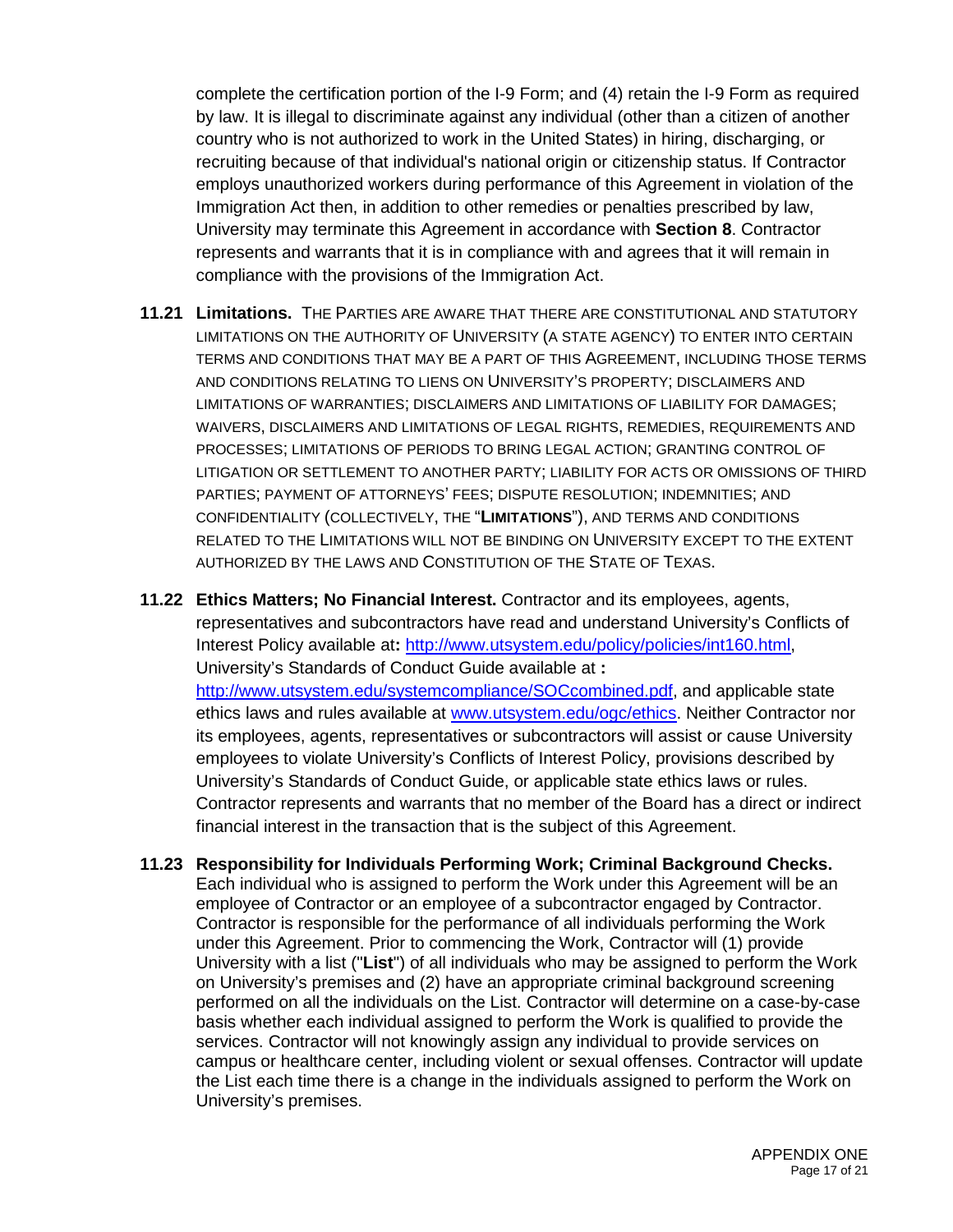Prior to commencing performance of the Work under this Agreement, Contractor will provide University a letter signed by an authorized representative of Contractor certifying compliance with this Section. Contractor will provide University an updated certification letter each time there is a change in the individuals on the List.

**11.24 [Option: (If University is a HIPAA covered entity, use in all contracts under which Contractor will access University Records subject to HIPAA.): HIPAA Compliance.** University is a HIPAA Covered Entity and some of the information Contractor receives, maintains or creates for or on behalf of University may constitute Protected Health Information ("**PHI**") that is subject to HIPAA. Before Contractor may receive, maintain or create any University Records subject to HIPAA, Contractor will execute the HIPAA Business Associate Agreement ("**BAA**") set forth in **EXHIBIT E**, HIPAA Business Associate Agreement, attached and incorporated for all purposes. To the extent that the BAA conflicts with any term contained in this Agreement, the terms of the BAA will control**.**

University and Contractor have executed and delivered this Agreement to be effective as of the Effective Date.

| <b>UNIVERSITY:</b> |  |  |  |  |  |  |  |
|--------------------|--|--|--|--|--|--|--|
|--------------------|--|--|--|--|--|--|--|

### **UNIVERSITY: CONTRACTOR:**

| By: | <u> 1989 - Jan James Barnett, fransk politiker (d. 1989)</u>    |                            |
|-----|-----------------------------------------------------------------|----------------------------|
|     | Name: Dr. Scott Kelley                                          |                            |
|     | Title: Executive Vice Chancellor for<br><b>Business Affairs</b> |                            |
|     |                                                                 |                            |
|     |                                                                 | <b>Corporate Secretary</b> |

**Attach:**

**EXHIBIT A – Scope of Work EXHIBIT B – Schedule EXHIBIT C – Payment for Services** 

THE UNIVERSITY OF TEYAS SYSTEM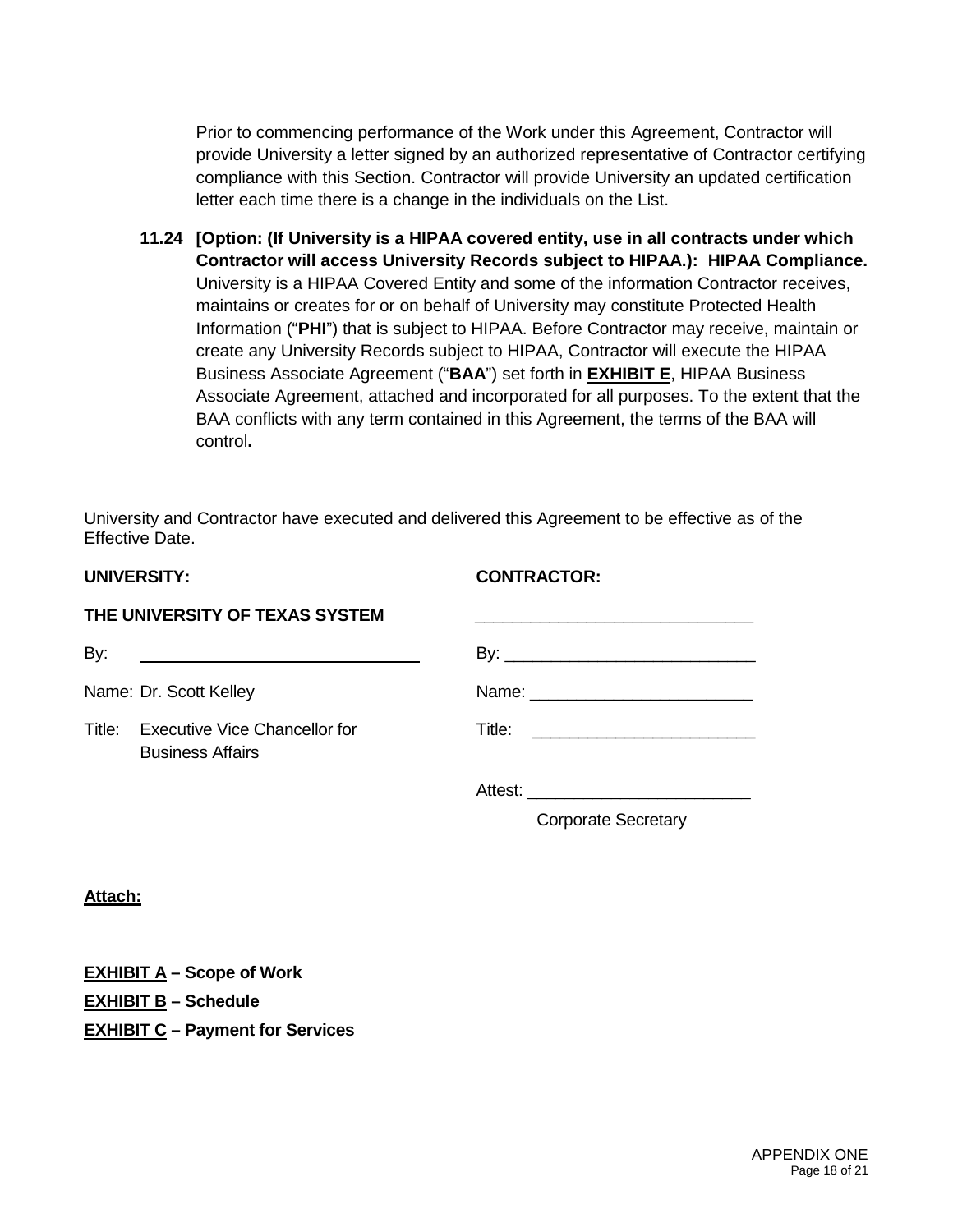## **EXHIBIT A**

## **SCOPE OF WORK**

Contractor, upon the request of the Institution, will provide the following services**:** 

## **[to be completed upon award of contract]**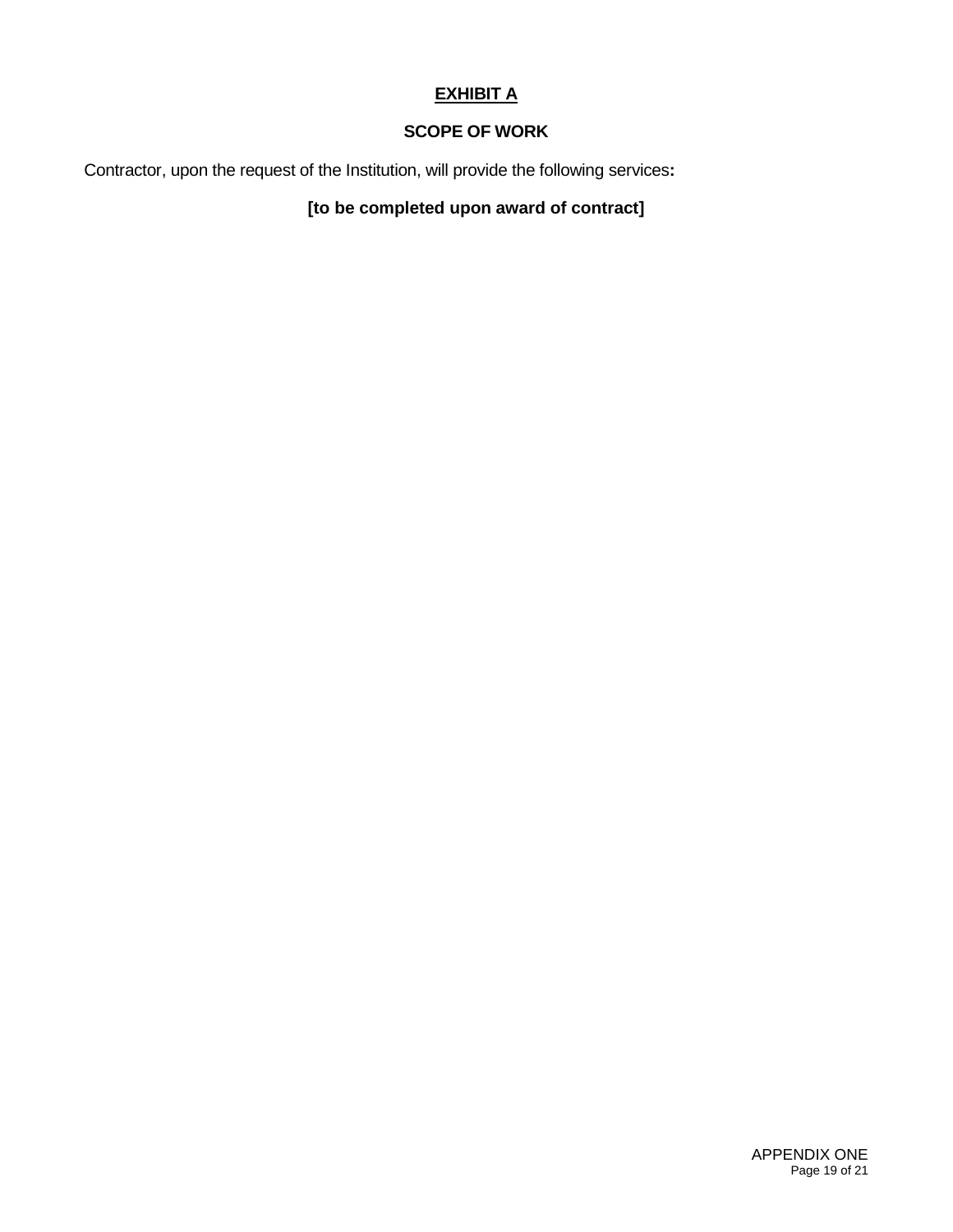## **EXHIBIT B**

## **SCHEDULE**

**[to be completed upon award of contract]**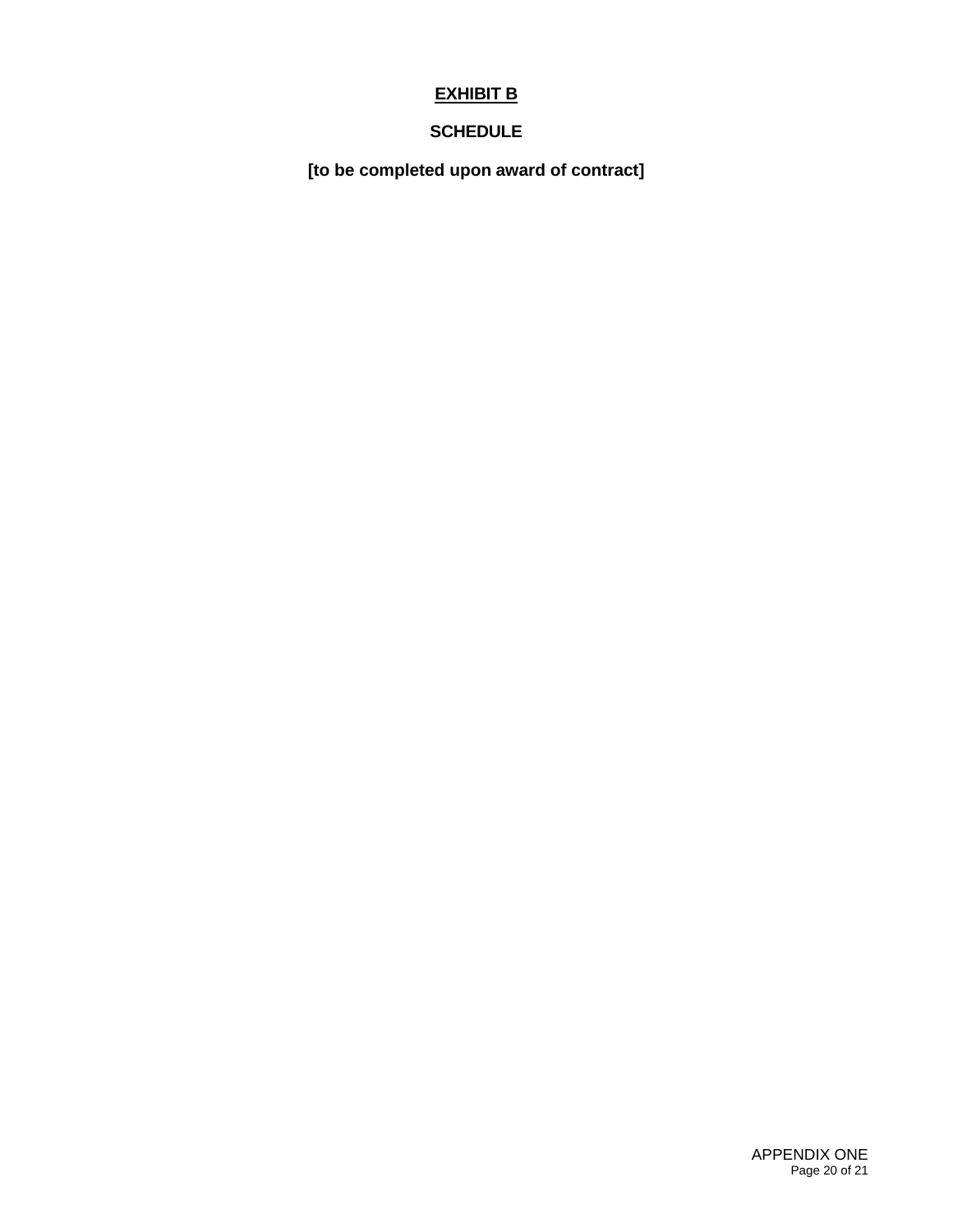## **EXHIBIT C**

## **PAYMENT FOR SERVICES**

**SERVICE FEES:** Contractor shall be pad for services delivered in accordance with Exhibit A

\_\_\_\_\_\_\_\_\_\_\_\_\_\_\_\_\_

\_\_\_\_\_\_\_\_\_\_\_\_\_\_\_\_\_

CONTRACT CAP: The cumulative amount of Service Fees and Expenses remitted by University to Contractor will not exceed **\$\_\_\_\_\_\_\_\_\_\_\_\_\_\_\_** ("**Fee Cap**") without the prior written approval of University. In addition, total fees for each Phase of the Work will not exceed the following specified amounts without the prior written approval of University:

If University submits, in advance, a written request for additional services not contemplated or reasonably inferred by this Agreement, Contractor will be paid for actual hours incurred by Contractor's personnel directly and solely in support of the additional services at the Rates set forth above.

**EXPENSES AND DISBURSEMENTS:** Contractor will be reimbursed without mark-up for reasonable expenses (including meals, lodging, mileage and coach class airfare) validly incurred directly and solely in support of the Project and approved by University in advance Provided, however, Contractor agrees and acknowledges that Contractor will be subject to the then-current Travel Reimbursement Rates promulgated by the Comptroller of Public Accounts for the State of Texas at <https://fmx.cpa.state.tx.us/fm/travel/travelrates.php> with regard to meals, lodging, mileage, airfare and all other expenses related to travel. Further, Contractor agrees and acknowledges that Contractor will not be reimbursed by University for expenses that are prohibited or that exceed the allowable amounts set forth in the then-current Travel Reimbursement Rates. As a condition precedent to receiving reimbursement for expenses and disbursements, Contractor will submit to University receipts, invoices, and other documentation as required by University. Notwithstanding the foregoing, reimbursement for expenses and disbursements will not exceed a maximum of \$10,000 per project ("Project Expense Cap") without the prior written approval of University.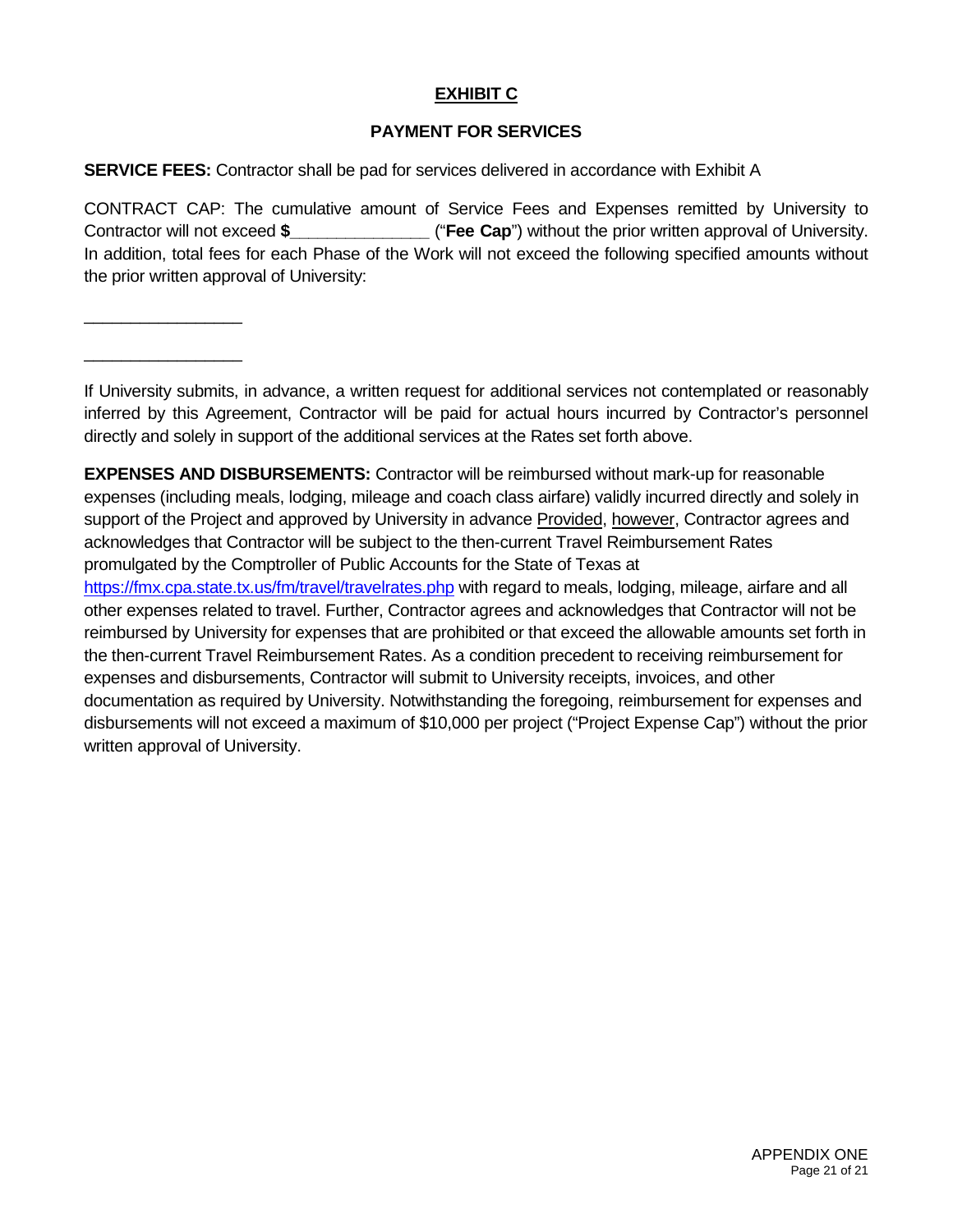1. Based on our research, UT Horizon Fund ("UTHF") holds interest in 17 companies. Please confirm if all 17 portfolio companies in the fund have to be valued as part of this engagement? Also, please confirm they all have to be valued on a quarterly basis.

### **All 17 portfolio companies in the fund will be valued as part of this engagement on a quarterly basis.**

2. From our initial research it appears UTHF has invested approximately \$14mil in 15-17 active portfolio companies. Is this information accurate?

### **UTHF has total invested capital of approximately \$14.9 million and currently has 15 active portfolio companies.**

3. What types of ownership (debt, preferred equity, common equity, hybrid, etc.) does UTHF hold in its portfolio companies?

**UTHF holds investments in common equity, preferred equity, convertible debt, and warrants.**

4. What is the approximate age (0-12 months, 1-2 years, +2 years) of the investments?

### **Using dollar weighted years as a metric, the approximate age of the investments is in the range of 1- 2 years.**

5. Will the selected advisory firm have access to the portfolio companies' management teams to ask questions and obtain financial data?

**For this engagement, the selected advisory firm will not have direct access to the portfolio companies' management teams unless permission is granted from UTHF management.**

6. As part of the RFP scope of work task #2, what specific financial models will need to be constructed?

**It is expected that the selected advisory firm will construct models that (1) compute each portfolio company's fair value and (2) project UTHF cash flows from (a) anticipated cash outlays from investment in future company fundraisings and (b) anticipated cash proceeds from portfolio company exit events. An additional model may also be required for benchmarking purposes.**

7. Will financial forecasts be provided to the advisory firm, or will UTHF require assistance in building forecast revenue and expense models for each portfolio company?

### **UTHF will provide financial materials to the selected advisory firm to assist the selected firm to carry out the scope of work for this engagement.**

8. Will the advisory firm's work product be subject to third party review (outside auditors, IRS, etc.). If so, who are the third parties?

### **UT System will not provide a response to this question at this time.**

9. How many meetings do you anticipate will occur live/in-person in Austin?

### **UTHF management expects one initial live/in-person meeting to occur in Austin.**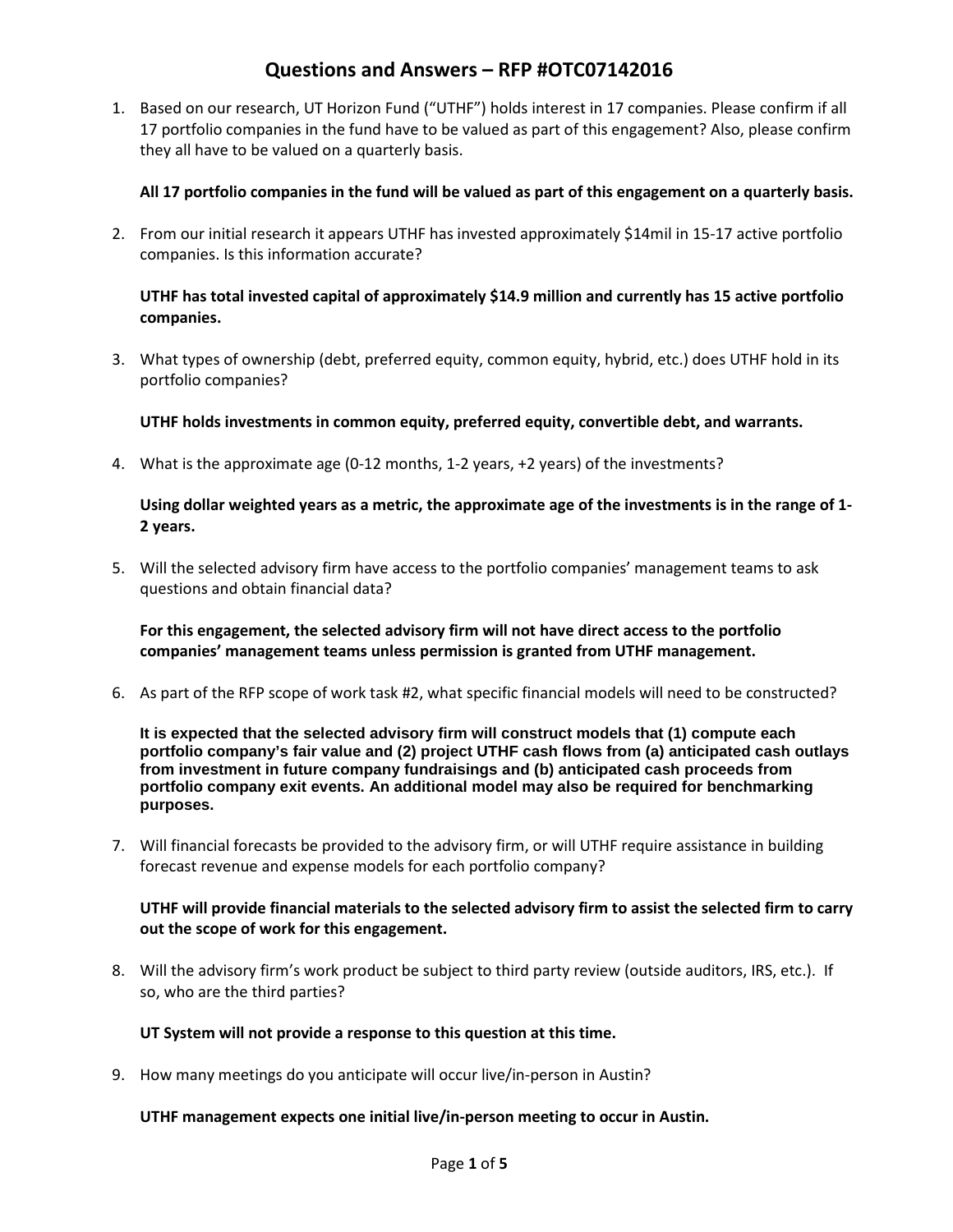10. Does UTHF prepare periodic valuations of the portfolio companies and the respective securities owned by UTHF and will the advisor get access to these valuations?

### **The selected advisory firm will prepare this work as part of the contract.**

11. We note that the advisor is required to maintain financial models and capitalization tables of the portfolio companies. Can you please confirm if the advisor will receive UTHF's initial financial models or will the advisor be required to build the financial models?

### **Please see the response to question 7.**

12. Can you provide any information on the capital structure of the portfolio companies? E.g. besides common equity, do the capital structures have preferred (including how many series of preferred securities), convertibles, debt and warrants). Also, can you provide information on the securities owned by UTHF in each company - preferred, common, convertibles, options, etc.?

### **Please see the response to question 3.**

13. Does UTHF have projections for the portfolio companies which will enable utilizing the income approach to establish valuations? If not, will the valuation based solely on the market approach including public company, precedent transactions and recent rounds of funding be acceptable to UTHF?

**Currently, the income approach is not utilized to establish valuations; however, this policy is subject to change. The market approach is employed for the majority of UTHF's investment portfolio.**

14. If the total fee plus expenses exceeds \$100,000 will this result in an automatic disqualification of the proposal?

**UTHF expects the total value of the contract to not exceed \$100,000. If the total fee plus expenses exceeds \$100,000, the proposal will not be automatically disqualified. Please note that the cost of goods and services comprises 30% of the proposal's overall score as listed under the Scored Criteria section in the RFP.**

15. How often will the advisor be required to present its findings in person to UTHF's investment professionals at its office in Austin, Texas?

### **Please see the response to question 9.**

16. While the term of the RFP is anticipated to be from September 1, 2016 through August 31, 2017, what is the process for selecting the advisor for on-going valuation support beyond the initial contract period?

### **UT System will not provide a response to this question at this time.**

17. As part of the scope of the required services, the RFP references the awardee's requirement to "review and quantify the impact of changes on business and financial condition" as well as "lead quarterly update calls with UTFH team participation and present defensible assessments of company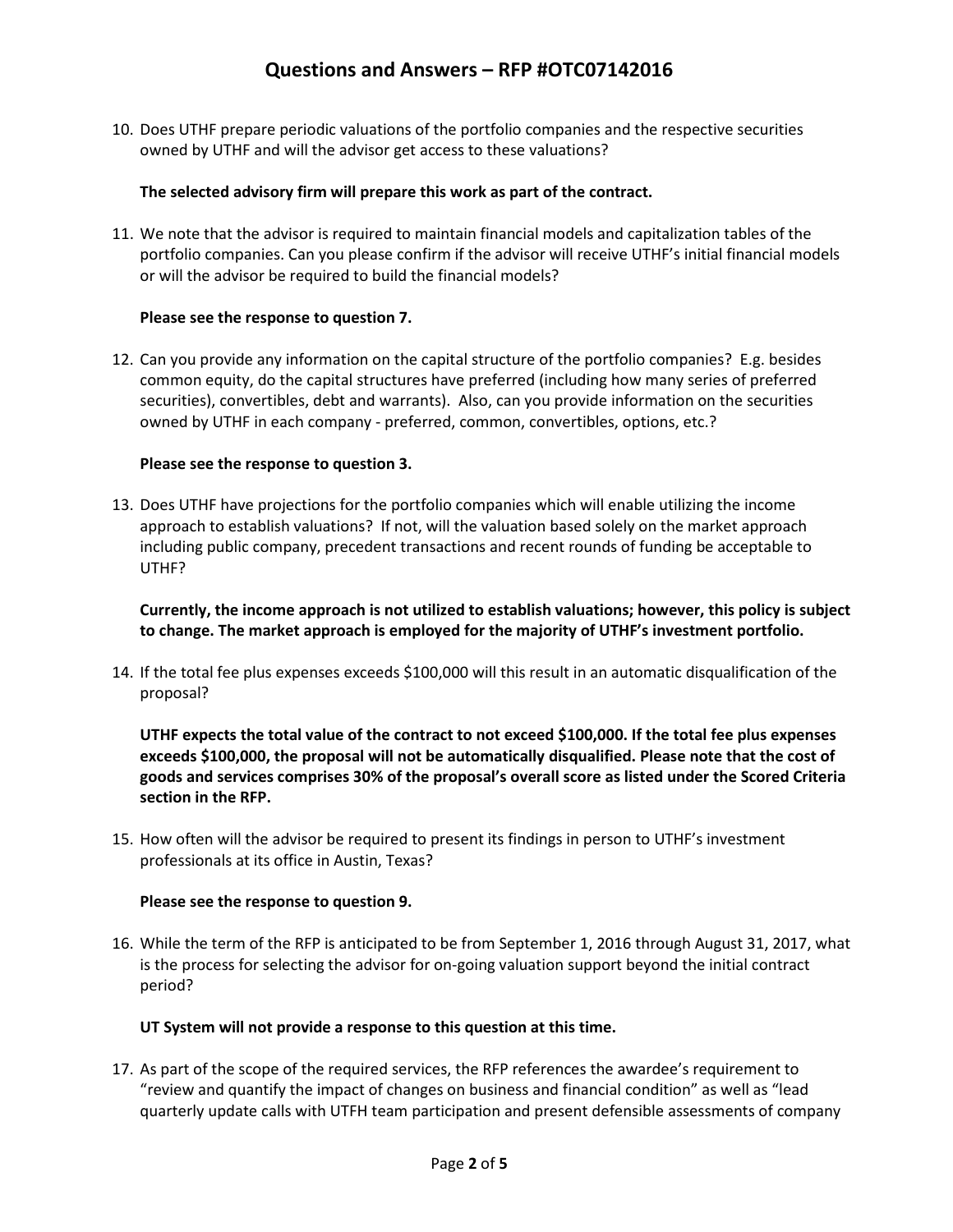value, future capital requirements, expected exit values/timing, and fund proceeds". Other than the work to be prepared on a quarterly basis, will there be requests for additional work at dates other than quarter ends on an as-needed basis? Please provide guidance on the frequency of work to be performed on this engagement.

### **This engagement is only for quarter-end services.**

18. Also with respect to the previous question, please clarify whether dynamic schedules commonly known as "waterfall schedules" will be made available to us as part of the determination of such proceeds.

### **Please see the response to question 7.**

19. Please describe the awardee's requirement to "construct, update, and maintain…capitalization tables", as in our experience we are typically provided accurate capitalization tables by the fund and/or portfolio company that we are serving.

### **Cap tables should be incorporated into financial models and kept current. The advisory firm will have access to the transaction documents and cap tables related to any new investments.**

20. Should we expect contact person(s) to be designated at the respective portfolio company levels for purposes of addressing questions/requests that cannot be fulfilled by the UTHF team with the understanding that all communications will presumably flow through the UTHF team?

### **Please see the response to question 5.**

- 21. It is our assumption that information for the portfolio companies may be available at various levels of detail, some probably more robust than the others. In situations wherein information is either unavailable or minimally available, will one of the following be found to be applicable?
	- a. Such holding is removed from the scope of work
	- b. The valuation prepared/opinion provided is qualified with the appropriate limitations

### **Please see the response to question 1.**

22. It is our understanding that a HUB Subcontracting Plan will not be required as part of the required response to this RFP. Please confirm.

### **Your understanding is correct.**

23. Does UTHF intend to use the requested valuation support and associated work products for fund performance assessments and Board/ Management decision support only - or does it also intend to use the valuations for UTHF or UT System's financial reporting needs (e.g. ASC 820 )?

### **Please see the response to question 8.**

24. There are several options for the 'depth' and 'precision' of valuations to be performed as part of the requested tasks. Below are some options. What is UTHF's desired option?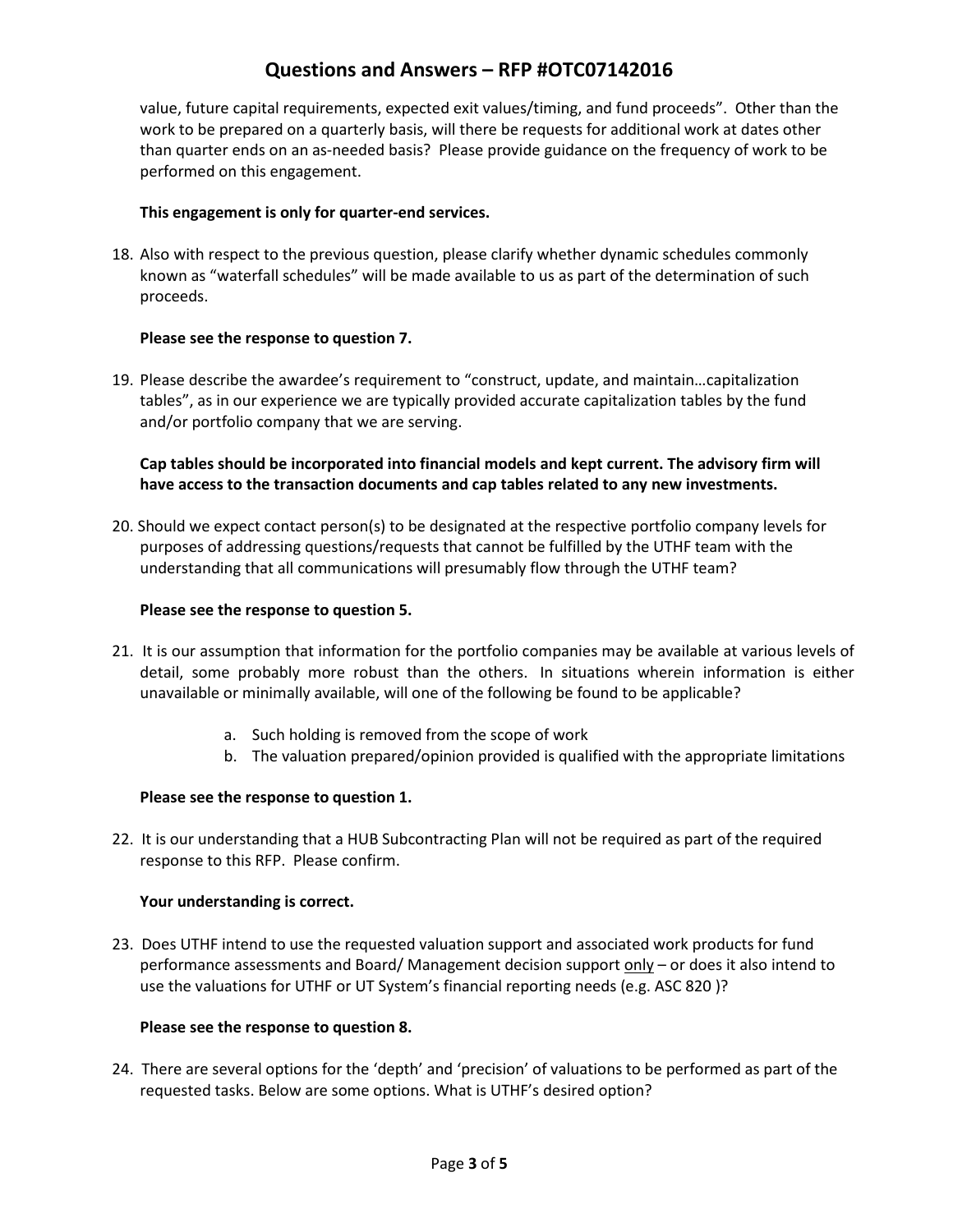- a. Calculations of value vs. an opinion of value? Calculations correspond to limited scope analyses using assumptions agreed upon with management. An opinion of value is an independent full scope valuation, typically commissioned for financial reporting purposes or for regulatory compliance needs.
- b. Range of value vs. point estimate of value?
- c. Value of each portfolio company as a whole, or value of UTHF's ownership stake in each portfolio company (additional valuation analyses apply).

### **UT System will not provide a response to this question at this time.**

25. Does UTHF anticipate needing to share any of the work products produced by the consultant with any 3<sup>rd</sup> parties?

### **Please see the response to question 8.**

26. The RFP indicates that the period covered by the contract would be Sept 1, 2016 through August 31, 2017, and lists assistance with "quarterly performance assessments of the portfolio" as one of the tasks for the engagement. Would you please clarify, what is the frequency of portfolio company valuations and financial model updates that UTHF is seeking - quarterly, semi-annual, other?

### **Please see the response to question 1.**

27. Does UTHF make direct investments in portfolio companies (vs. investing through other funds)? What is the typical ownership stake / ownership percentage taken?

### **Please see the response to question 3.**

28. Would it be fair to characterize the current stage of development of UTHF portfolio companies as Startup / Stage 1 / Early Stage?

### **UT System will not provide a response to this question at this time.**

29. On average / typically, how many investments does UTHF make per quarter and per year?

### **UT System will not provide a response to this question at this time.**

30. Section 11.24 (HIPAA Compliance) of APPENDIX ONE referenced in the subject line states that should the University be considered a HIPAA covered entity, "the Contractor will execute the HIPAA Business Associate Agreement ("BAA") set forth in Exhibit E". While confirmation is provided, in the same section, with regard to the University being a HIPAA Covered Entity, the RFP document does not include an Exhibit E. Can you please clarify if Exhibit E needs to be completed as part of the RFP response and, if yes, where is it available?

**Please disregard this optional clause in APPENDIX ONE. This clause does not apply to the work being solicited through this RFP.**